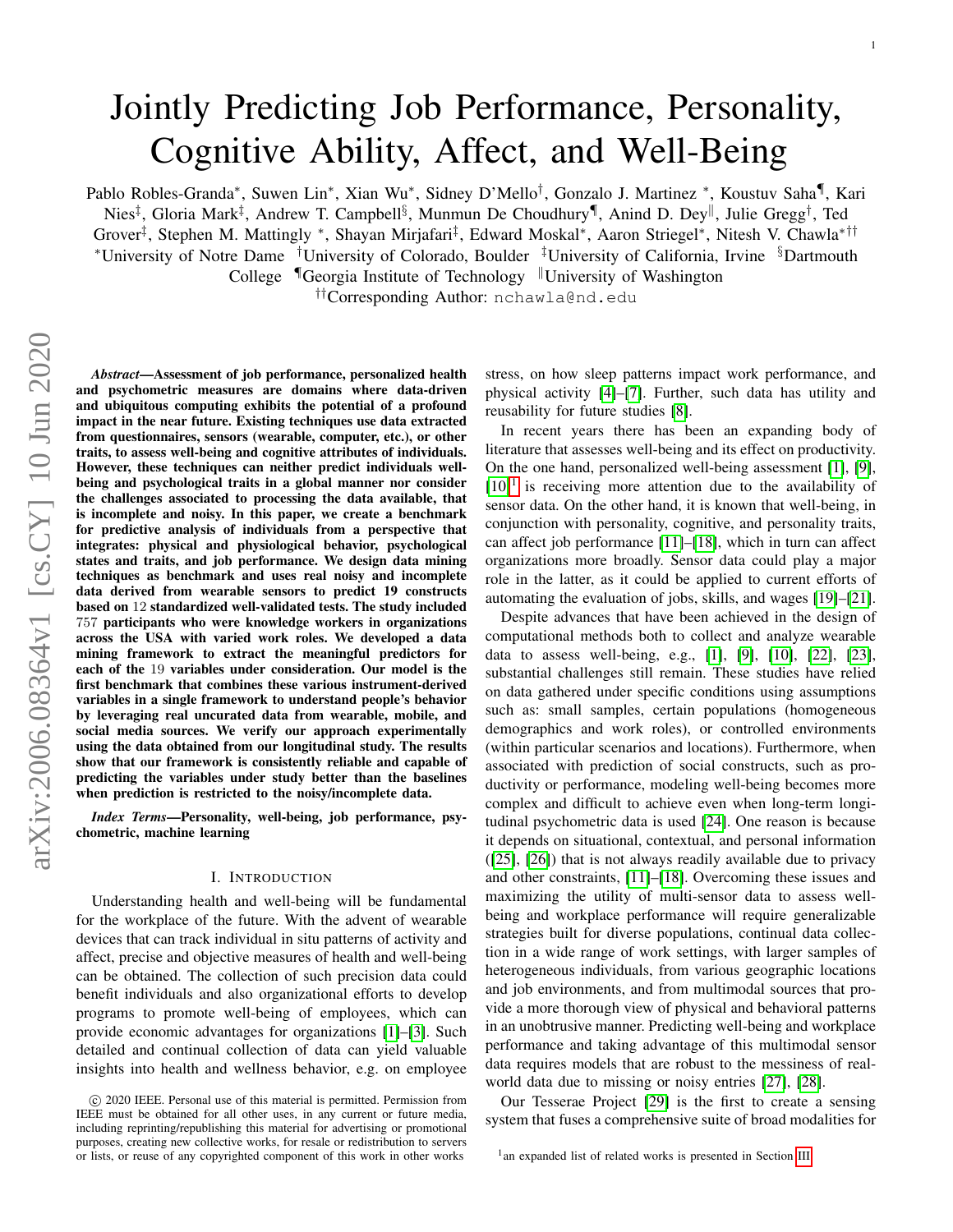automated modeling of individual physical and psychological differences as well as job performance. Figure [1](#page-6-0) shows a diagram of the personal, social, contextual, and specialized sensors we used to gather data in an unobtrusive manner for this project. These sensors collect information that is representative of an individual's behaviors, physical attributes, and mental states, in addition to the context and interactions related to job and daily activities, which include offline and online interactions, phone and computer usage, and social media use. In order to obtain rich data for Tesserae, we consider a diverse cohort of 757 individuals, all knowledge workers across the USA from various organizations and with varied work roles, in both home and work environments.

*Research Questions.* In this paper, we consider three core issues in order to create a truly global predictive model of wellbeing and psychological traits: 1) How do we integrate data from different sensors and modalities? 2) How do we develop machine learning methods that can deal with the challenges of multi-modality, varying levels of missingness and noise, and inter-individual and inter-sensor variance? 3) Leveraging these data and models, can we discover and predict traits about individual job performance, well-being, and personality?

*Data Challenge.* The first challenge these research questions pose is the nature of the data. Real-world sensor and wearable data is messy due to factors such as: missingness, varying compliance rates from the participants in the study, data originating from multimodal interaction, different individual baselines and (ir)regularities, temporal variations, and generalizability issues due to the fact that, while models are build on a subset of the data, the evaluation and application of the predictions may be done on a truly blinded testing set that may not be representative of the training data. While sensor data have been used to predict and assess human behaviour and well-being [\[30\]](#page-12-16)–[\[33\]](#page-12-17), these predictions are done on highly curated and homogeneous data. Thus, such models may be over-optimistic about what can be achieved in real scenarios.

*Modeling Challenge.* We address these data issues while also bringing to the fore challenges for machine learning algorithms with the task of predicting a variety of job performance, psychological and well-being outcomes. Specifically, we model 19 constructs that can be categorized into three groups: physical/physiological, psychological, and job performance constructs [\[34\]](#page-12-18)–[\[45\]](#page-12-19). The 927 predictors were obtained from sensors assigned to each participant: a wearable (Garmin VivoSmart 3), a phone agent (an app for iPhone and Android), 4 beacons (office, home, and two portable), and social media data (Facebook). These predictors are filtered out with dimensionality reduction and feature selection techniques to extract subsets of meaningful predictors for each of the 19 variables under consideration.

As described before (and further detailed in Section [III\)](#page-2-0), sensor data have been used to create models of human be-haviour, including: daily activities, mobility, [\[30\]](#page-12-16)–[\[32\]](#page-12-20), wellbeing [\[33\]](#page-12-17), and academic performance [\[22\]](#page-12-8). However, to our knowledge there is no study that combines various data sources in a single comprehensive analysis, while addressing several data messiness and algorithmic challenges to achieve the goal of creating a single framework to predict people's behavior, physical and psychological well-being, and job performance.

To achieve our complex goal, we combine four main ideas. First, we consider various imputation approaches as well as co-dependencies among the variables for both future selection and to predict other constructs (question 1) that, unlike other approaches that deal with missing data for longitudinal scenarios [\[27\]](#page-12-13), do not require complex likelihood-based techniques. Second, we use a fusion technique to synthesize the multimodal sensor-derived features, i.e., predictor variables (question 1). Third, we consider an ensemble learning technique that incorporates various machine learning models to provide a comprehensive view of the participants' behaviors (question 2). Fourth, in addition to our data policy and machine learning design we use higher order networks (HON) [\[46\]](#page-12-21) to obtain descriptions of each individual and how they relate to job performance, well-being, and personality (question 3).

We evaluate our approach experimentally to verify if it is possible to predict the variables that encapsulate our global description of individuals. To ensure generality of our results we perform 5-fold cross validations at all stages of the model construction: feature selection, dimensionality reduction, tests, blinded-validations, and reliability analysis.

In summary, our contributions are the following: 1) We provide a framework whereby noisy, heterogeneous, multimodal data can be fused without the need for highly specialized and unrealistic curation or trimming of the data; 2) We provide a benchmark that leverages the data fused from the various modalities to produce more integrated predictions of human behavior than existing techniques; and 3) We implement our benchmark and verified experimentally its capability to predict job performance, well-being, and personality by testing both how accurate and reliable our benchmark is when applied to the data obtained from our longitudinal study. The results show that our sensor-based framework and benchmark perform favorably with respect to theory-driven (survey based) baselines. We verify the results using various reliability tests.

#### II. BACKGROUND

In order to acquire a comprehensive view of an individual physical attributes, psychological features, personality, and job performance, we used a set of psychometric surveys. We administered this battery of surveys at the beginning of the study, and periodically afterwards over the first 60 days of this year-long study. The variables that we predict were extracted from these surveys is listed in Table [I](#page-2-1) and are the following (grouped per variable type):

#### *A. Job Performance*

We considered five variables that assess job performance from three perspectives: task performance, organizational citizenship behavior, and counterproductive work behavior [\[26\]](#page-12-12), [\[47\]](#page-12-22)–[\[50\]](#page-12-23). The surveys we use are based on studies about behaviors that lead to achieving organizational goals as in [\[51\]](#page-12-24)–[\[53\]](#page-12-25).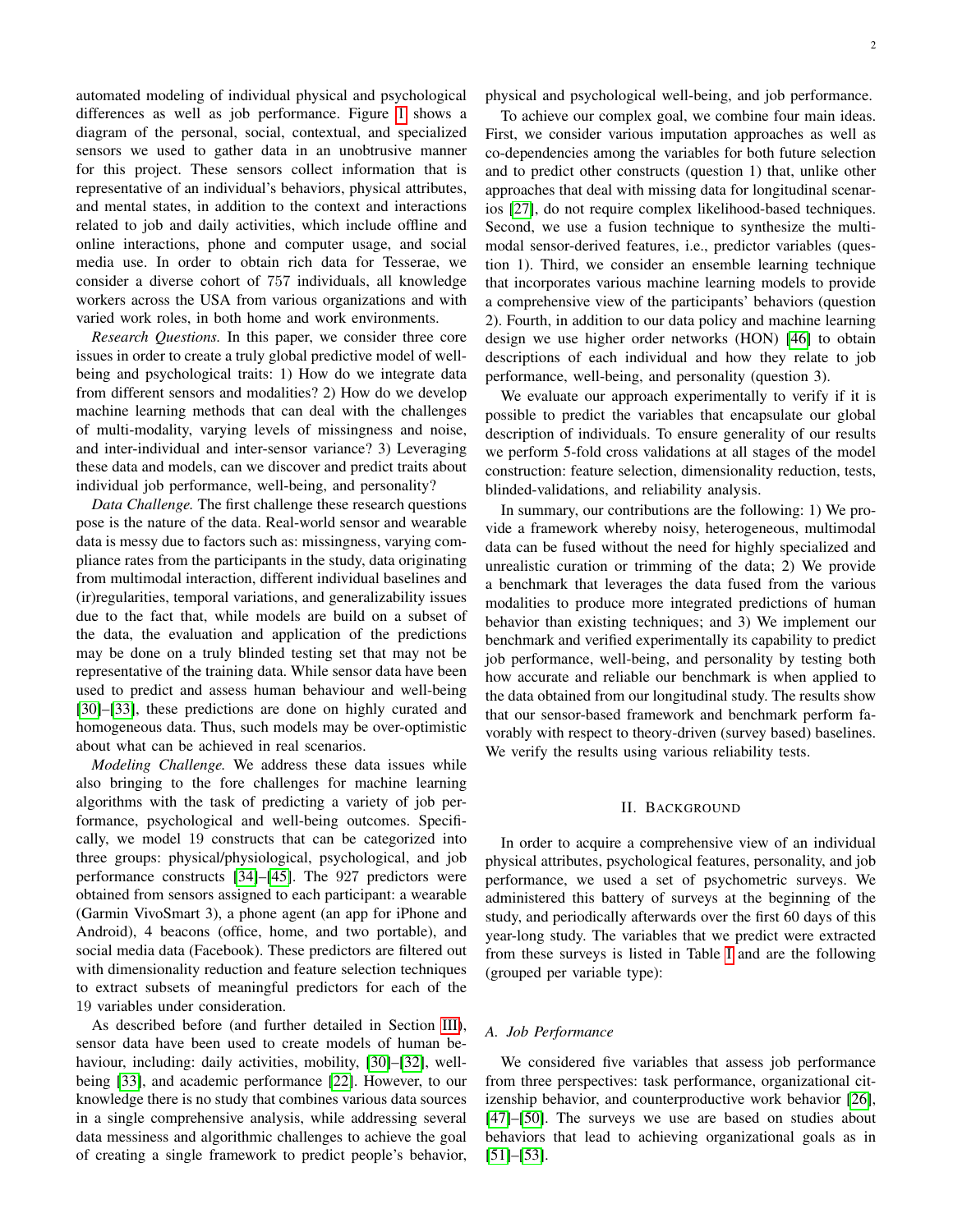*1) Task Performance:* We measure task performance using two variables: In-Role Behavior (IRB) [\[34\]](#page-12-18) and Individual Task Proficiency (ITP) [\[35\]](#page-12-26). The former measures an individual's perception of her job performance based on completion of tasks associated to the position of the individual in the organization. The latter measures the individual's perception of how frequently she completed the core tasks of her job in the last month, how frequently these were completed well, and how frequently she verified these were completed well. Both IRB and ITP are instruments validated with significant samples [\[34\]](#page-12-18), [\[35\]](#page-12-26).

*2) Organization Citizenship Behavior:* Organizational citizenship behavior was assessed using the Organizational Citizenship Behavior Checklist (OCB-C; [\[36\]](#page-12-27)). OCBs are optional actions that are not rewarded by a worker's organization. OCB-C is also a validated instrument as described in [\[36\]](#page-12-27).

*3) Counterproductive Work Behavior:* (CWBs) are actions that purposefully harm either the organization or individuals within the organization [\[54\]](#page-12-28). To measure CWB we use the Interpersonal and Organizational Deviance (IOD) scale [\[37\]](#page-12-29). The instrument is broken into two major categories of items: (1) Interpersonal Deviance and (2) Organizational Deviance. The IOD is a 19 item survey, 7 for Interpersonal Deviance and 12 for Organizational Deviance. Each item has a sevenpoint frequency score: 1 - never, 7 daily. In our predictions we consider each major category as a separate variable. IOD was validated as described in [\[37\]](#page-12-29).

#### *B. Psychological Constructs*

We focus on four psychological constructs: cognitive ability, personality, affect, and anxiety.

*1) Cognitive Ability:* We consider the Shipley Institute of Living Scales 2 (Abstraction and Vocabulary sub-tests) [\[38\]](#page-12-30). We use this test to measure the fluid and crystallized intelligence respectively [\[55\]](#page-12-31), [\[56\]](#page-12-32). See [\[57\]](#page-12-33) for a study on the relation of cognitive ability and job performance. Shipley 2 has high reliability and internal consistency [\[38\]](#page-12-30).

*2) Personality:* Personality was measured in the initial ground truth battery via the Big Five Inventory-2 (BFI-2; [\[39\]](#page-12-34)). The Big Five Personality Traits and their main characteristics are: Extraversion, Agreeableness, Conscientiousness, Neuroticism, and Open-Mindedness. Each of the Big Five Personality Traits have varying levels of association to job performance [\[14\]](#page-12-35), [\[15\]](#page-12-36), [\[17\]](#page-12-37), [\[18\]](#page-12-5), [\[58\]](#page-13-0)–[\[60\]](#page-13-1). BFI-2 was validated with four datasets [\[39\]](#page-12-34).

*3) Affect:* We use the Positive and Negative Affect Schedule-Expanded Form (PANAS-X; [\[40\]](#page-12-38)). Affect variation is a key indicator of a person's mental health and is critical for job performance and other job behaviors [\[61\]](#page-13-2)–[\[64\]](#page-13-3). [\[65\]](#page-13-4) showed that PANAS-X is a reliable instrument.

*4) Anxiety:* We use the State-Trait Anxiety Inventory (STAI; [\[41\]](#page-12-39)). Anxiety is another key indicator of a person's mental health. STAI was validated by [\[41\]](#page-12-39).

# *C. Health and Physical Variables*

*1) Alcohol Consumption:* We use the Alcohol Use Disorders Identification Test (AUDIT), which was developed by

<span id="page-2-1"></span>

| TABLE I: List of Dependent Variables |                    |                   |  |  |  |  |  |  |  |  |
|--------------------------------------|--------------------|-------------------|--|--|--|--|--|--|--|--|
| Type                                 | Subtype            | Variable          |  |  |  |  |  |  |  |  |
|                                      | Task               | IRB [34]          |  |  |  |  |  |  |  |  |
|                                      |                    | ITP [35]          |  |  |  |  |  |  |  |  |
| dol                                  | Org. Cit. Behavior | OCB [36]          |  |  |  |  |  |  |  |  |
| Performance                          | Deviance [37]      | Interpersonal     |  |  |  |  |  |  |  |  |
|                                      |                    | Organizational    |  |  |  |  |  |  |  |  |
|                                      | Cognitive [38]     | Vocabulary        |  |  |  |  |  |  |  |  |
|                                      |                    | Abstraction       |  |  |  |  |  |  |  |  |
|                                      |                    | Extraversion      |  |  |  |  |  |  |  |  |
|                                      |                    | Agreeableness     |  |  |  |  |  |  |  |  |
|                                      | Personality [39]   | Conscientiousness |  |  |  |  |  |  |  |  |
| Psychologica                         |                    | Neuroticism       |  |  |  |  |  |  |  |  |
|                                      |                    | Openness          |  |  |  |  |  |  |  |  |
|                                      | Affect [40]        | Positive          |  |  |  |  |  |  |  |  |
|                                      |                    | Negative          |  |  |  |  |  |  |  |  |
|                                      | Trait Anxiety [41] | Anxiety           |  |  |  |  |  |  |  |  |
|                                      |                    | Alcohol [42]      |  |  |  |  |  |  |  |  |
|                                      | Consumption        | Tobacco [43]      |  |  |  |  |  |  |  |  |
| Health                               |                    | Physical [44]     |  |  |  |  |  |  |  |  |
|                                      | Activity           | Sleep [45]        |  |  |  |  |  |  |  |  |

the World Health Organization (WHO; [\[42\]](#page-12-40)). The effects of alcohol consumption on job performance and other areas of people's lives are well documented [\[66\]](#page-13-5)–[\[71\]](#page-13-6). AUDIT validity has been widely studied for instance in [\[72\]](#page-13-7)–[\[74\]](#page-13-8).

*2) Physical Activity:* We use the International Physical Activity Questionnaire (IPAQ; [\[44\]](#page-12-42)). Physical activity affects not only physical health but also mental wellness and job performance [\[75\]](#page-13-9)–[\[78\]](#page-13-10). The test-retest reliability for the IPAQ questionnaires is reported in [\[44\]](#page-12-42).

*3) Sleep:* We use the Pittsburgh Sleep Quality Index (PSQI; [\[45\]](#page-12-19)). It is critical to incorporate sleep because poor sleep directly impacts job performance [\[79\]](#page-13-11), cognitive ability, and mental health [\[80\]](#page-13-12), [\[81\]](#page-13-13). PSQI has both good internal reliability and good test-retest reliability [\[45\]](#page-12-19).

*4) Tobacco Use:* We used a modified version of the Global Adult Tobacco Survey GATS from the World Health Organization (WHO, [\[43\]](#page-12-41)). Tobacco use is associated with stress, negative emotionality, lower agreeableness, [\[71\]](#page-13-6), [\[82\]](#page-13-14)–[\[86\]](#page-13-15), and work performance [\[87\]](#page-13-16). We use a modified version of GATS with three items: whether the participant is a current smoker, if they use tobacco daily, and the quantity used in the past week. We predict the last item only. GATS was reviewed and approved by the GATS Questionnaire Review Committee of the WHO.

#### III. RELATED WORK

<span id="page-2-0"></span>We divide the related work into sections associated with each of the categories of dependent variables.

*Psychological Variables.* The work of [\[94\]](#page-13-17) that estimates cognitive ability based on other features such as personality traits. [\[93\]](#page-13-18) showed that social media engagement was predictive of performance on some cognitive attributes such as working memory, attentional control, and others. [\[92\]](#page-13-19) used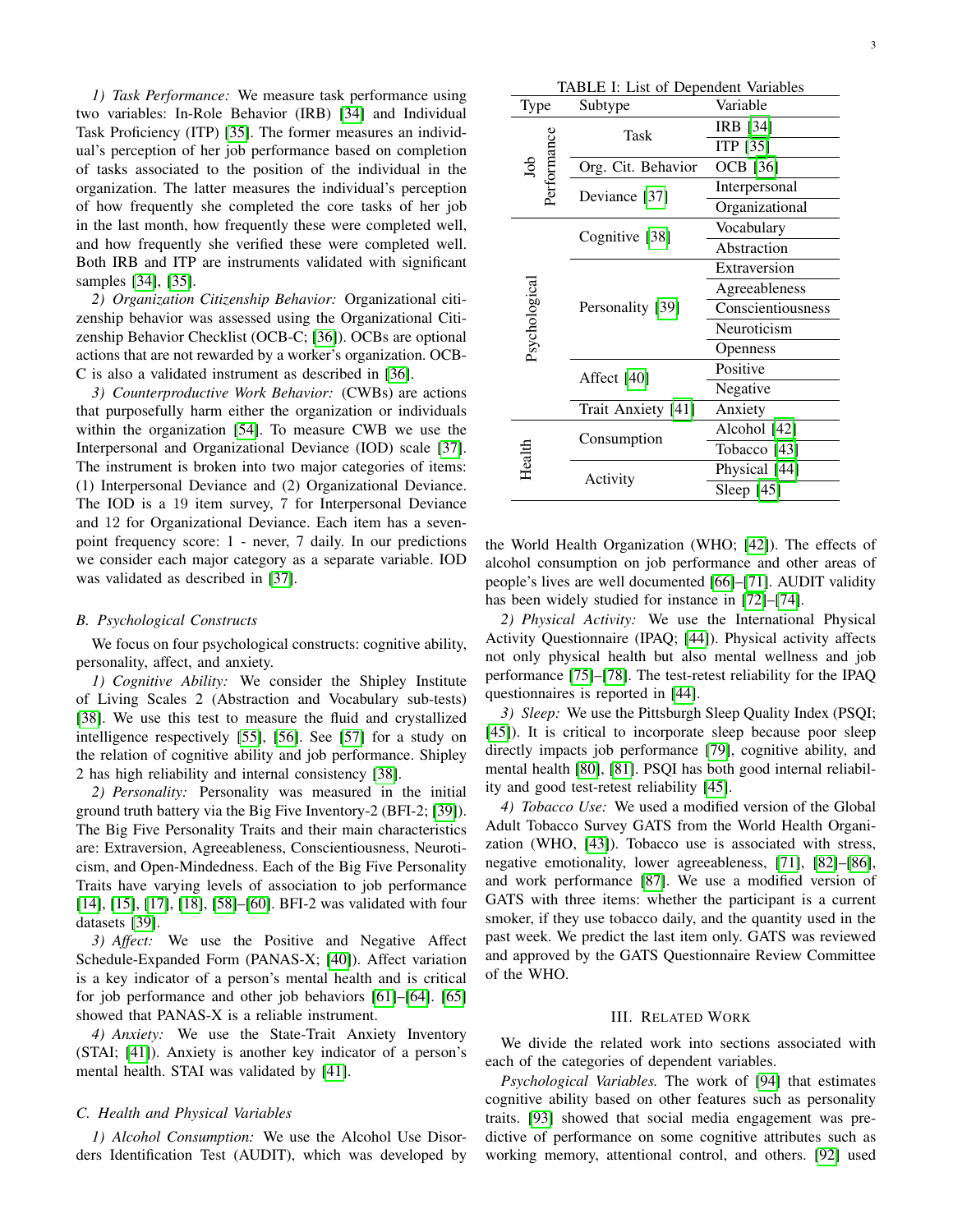| TABLE II: Literature per Variable Group and Predictor Types |                             |                               |  |  |  |  |  |  |  |  |
|-------------------------------------------------------------|-----------------------------|-------------------------------|--|--|--|--|--|--|--|--|
| Variable Group                                              | Sensor/Social               | Attributes & Traits           |  |  |  |  |  |  |  |  |
| Job Performance                                             | [22] [23] [88]              | $[12] - [18]$ , $[89] - [91]$ |  |  |  |  |  |  |  |  |
| Cognitive Ability                                           | $[92]$ , $[93]$             | [94]                          |  |  |  |  |  |  |  |  |
| Personality                                                 | $[23]$ , $[95]$ - $[98]$    | $[91]$ , $[99]$               |  |  |  |  |  |  |  |  |
| Affect                                                      | $[100] - [103]$             | $[103]$ , $[104]$             |  |  |  |  |  |  |  |  |
| Anxiety                                                     | $[101]$ , $[105]$ , $[106]$ | $[41]$ , $[107]$ , $[108]$    |  |  |  |  |  |  |  |  |
| Alcohol                                                     | $[109]$ , $[110]$           | [111]                         |  |  |  |  |  |  |  |  |
| Tobacco                                                     | [112]                       | [113]                         |  |  |  |  |  |  |  |  |
| Physical Activity                                           | [114], [115]                | [116]                         |  |  |  |  |  |  |  |  |
| Sleep                                                       | [117]–[120]                 | $[120]$                       |  |  |  |  |  |  |  |  |

MRI to predict fluid intelligence using MRI data. According to [\[91\]](#page-13-22) personality (introversion) and abstraction are the cause for intellectual curiosity and intellectual curiosity, in addition to other traits, is the cause for vocabulary (crystallized intelligence). Personality is estimated by [\[95\]](#page-13-23)–[\[97\]](#page-13-28) using the individual's interactions with computers. However, it is more common to use other individuals traits to predict personality, for instance accountability [\[99\]](#page-13-25). Affect is estimated in the work of [\[98\]](#page-13-24), [\[100\]](#page-13-26)–[\[102\]](#page-14-16). [\[103\]](#page-14-0) predicted positive and negative affect using wearables, in addition to perception of health and satisfaction with health and life. [\[104\]](#page-14-1) showed that there is a relation between possitive affect and conscientiousness. Anxiety is predicted by [\[101\]](#page-13-27), [\[105\]](#page-14-2). Techniques that predict stress and anxiety based on ECG monitoring have also been proposed [\[106\]](#page-14-3). [\[91\]](#page-13-22) also found that crystallized intelligence is the main cause for mental health at later stages in life.

*Physical Variables and well-being* assessments are related to habits of participants. For instance, alcohol consumption is predicted by [\[109\]](#page-14-6), [\[110\]](#page-14-7). using EEG signals and transdermal devices. Alcohol consumption is related to self-control and working memory capacity [\[111\]](#page-14-8). Physical activity (IPAQ) is predicted by [\[114\]](#page-14-11) using mobile sensing. Other alternatives include more specialized devices such as accelerometers [\[115\]](#page-14-12). [\[116\]](#page-14-13) show that physical activity patterns earlier in life can predict some activity patterns later in life. Sleep quality is estimated using wearables by [\[117\]](#page-14-14), [\[118\]](#page-14-17). There are also more invasive techniques such as the one in [\[119\]](#page-14-18). More specialized work to estimate sleep for patients with schizophrenia also exists (see a comparative analysis in [\[120\]](#page-14-15)). To our knowledge, tobacco consumption has been monitored using air sensors as in [\[112\]](#page-14-9) but not wearable sensors. Also, [\[113\]](#page-14-10) can predict the smoker group membership (never, established, former, nondaily, and daily) using family history, depression, consumption of other substances, and demographics. In general, all the physical well-being assessment techniques were developed in isolation.

*Job Performance* itself is usually measured through either subjective rating scales [\[52\]](#page-12-44), [\[121\]](#page-14-19) or objective performance outcomes, such as sales amounts, production numbers, etc. [\[52\]](#page-12-44). Using wearable sensor data to estimate job performance has been explored by [\[22\]](#page-12-8) who demonstrate that wearables can be used to detect when a person is focused on her work via physiological features. Another approach for estimation of job performance is based on other personality and individual traits

[\[14\]](#page-12-35), [\[16\]](#page-12-45)–[\[18\]](#page-12-5) with varying degrees of success. This includes the use of conscientiousness [\[15\]](#page-12-36), [\[18\]](#page-12-5), [\[89\]](#page-13-21), extraversion  $\frac{1}{2}$ [\[16\]](#page-12-45), and others. [\[91\]](#page-13-22) also found a link between personality, cognitive ability, and other traits on job performance. However, when it comes to estimation of job performance it is more common to rely on various types of questionnaires including self-reports, and supervisory and peer evaluations [\[14\]](#page-12-35), [\[52\]](#page-12-44),  $\overline{1121}$ . Job performance varies depending on demographic information (e.g., age, gender) [\[90\]](#page-13-29) and individual traits (personality, emotional intelligence) [\[12\]](#page-12-43), [\[13\]](#page-12-46). It has been widely [120] reported that anxiety is affected by context, e.g., [\[41\]](#page-12-39), [\[107\]](#page-14-4), [\[108\]](#page-14-5). Cognitive ability, personality, affect, and anxiety are all not only related to each other but can both affect and be affected by job performance, and physical and health variables.

Mobile and wearable sensor data are powerful sources of information about human behaviour which could help us identify patterns of daily activities and human mobility [\[30\]](#page-12-16)–[\[32\]](#page-12-20), but also wellness [\[33\]](#page-12-17), and job and academic performance [\[22\]](#page-12-8). Machine learning models can achieve high accuracy on very specific tasks on very small samples, e.g. estimate work load category using wearable on a cohort of 20 academic participants [\[22\]](#page-12-8). Individual perceptions of job performance are, however, hard to predict using wearable data even in small samples and specific work locations and environments [\[23\]](#page-12-9), as opposed to various work locations which is our problem at hand. Thus, it is important to create models that provide us with the information to augment human capabilities by providing individuals with both self-monitoring and assisting technology and with the tools to better understand team work. Our paper provides a model for a global outlook of an individual well-being from physiological, psychological, and work related performance points of view. To our knowledge ours is the first model that jointly predicts health, job-performance, and psychometric information and wellness of individuals.

Finally, the present work is a comprehensive and personalized analysis of health, psychometric information, and job performance instruments from the longitudinal Tesserae Project [\[29\]](#page-12-15). An initial analysis based solely on job performance was presented in [\[88\]](#page-13-20). This work reported a model to differentiate low from high performance but did not provide an estimation of the actual job performance instrument value. Also, [\[88\]](#page-13-20) reported predictions of daily instruments administered periodically to participants. On the contrary, our analysis is done on the single initial battery of 12 standardized tests used to derive the ground truth variables, not only of job performance, but of all other instruments as well.

## IV. DATA COLLECTION AND DESCRIPTION

From Fall 2017 to Summer 2018 we recruited 757 individuals working in knowledge fields in the US as part of a largescale longitudinal research study. We collected data from these participants for a period of one year starting from January 2018. Our Tesserae project was conducted in accordance with the Institutional Review Board and similar authorities of all the institutions involved. Thus, we ensure the protection of the rights and welfare of human research subjects. No Personal Identifiable Information (PII) was shared.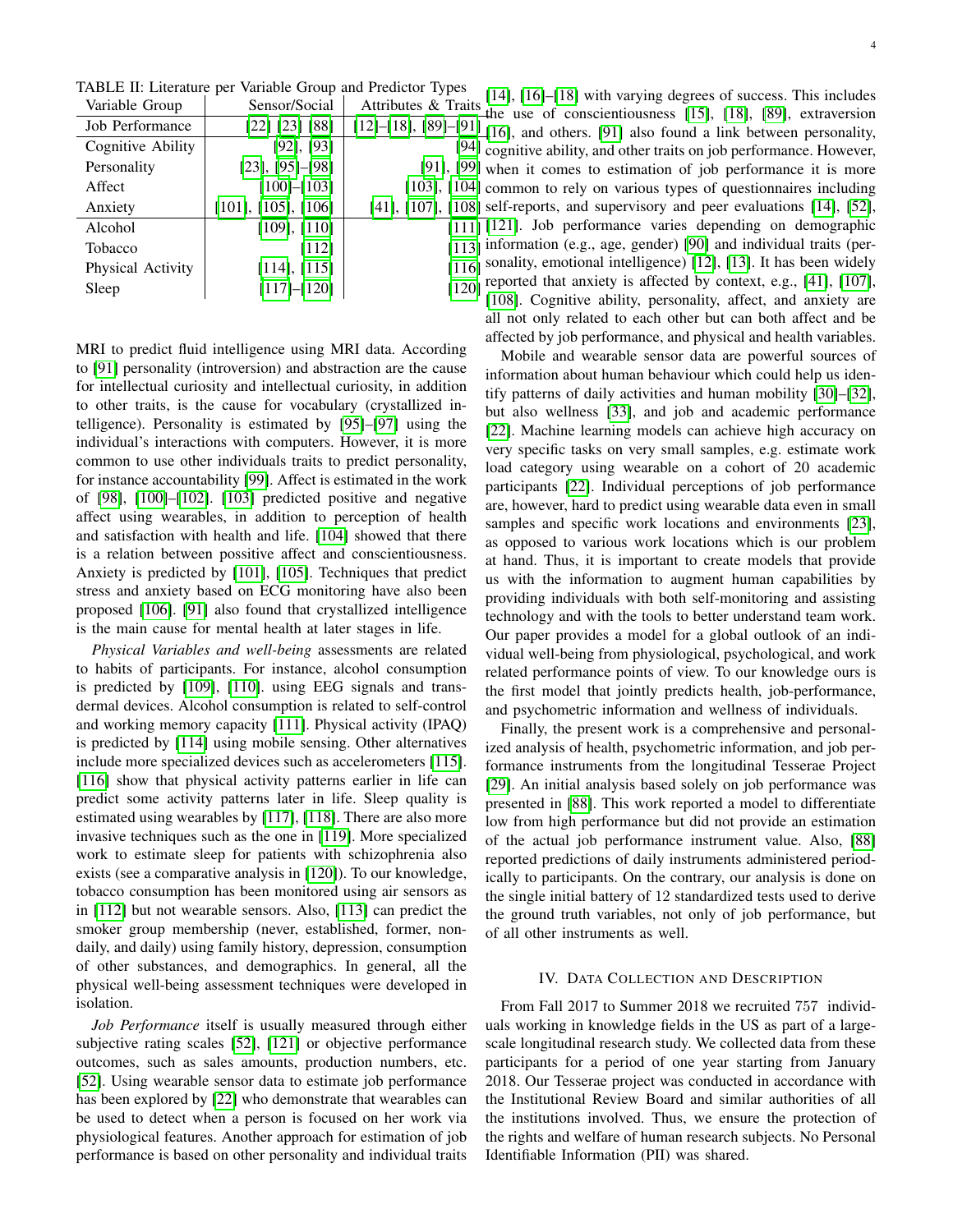<span id="page-4-0"></span>

| TABLE III: Participants per Cohort Used for Modeling |
|------------------------------------------------------|
| $Cohort \perp #$ Participants                        |

| Cohort                      | # Participants |
|-----------------------------|----------------|
|                             | 217            |
| $\mathcal{D}_{\mathcal{L}}$ | 138            |
| 3                           | 21             |
| 4                           | 147            |
|                             | 31             |

It is important to highlight the challenge of doing predictions on this dataset because of its heterogeneity. A subset of participants was selected for external validation and was not considered during creation of our model. The remaining 554 participants came from various organizations in the USA and can be grouped in five cohorts, as shown in Table [III.](#page-4-0) A group of 217 participants work for a multinational consultancy company, a group of 138 participants work for a multinational technology company, a group of 21 participants work for a local software company, a group of 147 participants work for various smaller companies, and a group of 31 participants work for a local university.

Another source of heterogeneity, particularly at the jobperformance level, comes from the participants' roles. 254 and 297 participants self-described holding a supervisory and nonsupervisory role, respectively, and 3 participants declined to mention their role within their companies. The individuals' participation was optional but those that opted in received a monetary incentive to stay in the study and comply with the data-collection protocols. This monetary compensation varied according to the compliance levels and was allocated throughout the year of study. The monetary compensation for participants was also specific for one of the companies.

The data collection protocols could be classified into two stages. An initial set of surveys used to collect the initial battery of ground truth variables, and predictors. A daily data-gathering that itself consisted in the collection of data streams from various sensors and systems on the Web (daily varying predictors). In the present work we are interested in the analysis of the initial ground truth battery using both the initial predictors as well as the daily sensor data streams.

#### <span id="page-4-1"></span>*A. Data Sources - Sensing Streams*

In order to model individuals' behaviors and physical attributes, we selected several modalities that collect in an unobtrusive way the physiological, psychological, behavioral, and physical states of individuals; their offline and online interactions; their phone, and social media activity and workplace routines; and health and well-being both at work and at home. Specifically, we used a wearable to capture an individual physical, physiological, and health state. In order to capture the context of an individual's actions we use a phone agent (app) and beacons that allow as to identify the individuals' locations (home/work) during the day and mobility patterns. Finally, in order to capture higher level psychological information we use social media posts that, together with the wearable and phone agent data, could provide insights about a person's psychological states. All information is anonymized to protect the participants privacy. We used the features extracted from these modalities as predictors. In addition to features extracted directly from the sensors, we also considered as predictors to features derived, composed or transformed signals obtained from the four sources.

*Wearable: Garmin Vivosmart 3*. The Garmin vivosmart 3 wristband [\[122\]](#page-14-20) is a popular smart wristband (a wearable gadget) that is widely used as a fitness, activity, and wellness monitoring device by people all over the world. The type of information that this device collects include both physical/physiological (such as heartrate, step count, number of floors climbed, calories burned, physical activity such as running, walking, etc. sleep quality - including duration of light, deep, REM sleep, and total sleep periods) and psychological (such as stress – which is based on physical signals, i.e. heart rate) [\[122\]](#page-14-20). The wearable needs to be paired via bluetooth with Connect, a Garmin App that participants install in their phones. It is also paired with an App we developed for our study (see PhoneAgent below). Both apps collect data from the wearable which is collected from our data-stream-collecting servers and into databases that anonymize and encrypt the data. We compute daily summaries from each of the signals collected from the wearable.

*App: PhoneAgent*. As mentioned above we created an app (the PhoneAgent) for both iOS and Android devices. The app runs in the background and periodically collects data saving it temporarily as JSON files that are transmitted to servers when the phone is connected to WiFi. The data collected by the PhoneAgent includes location, physical activity (walking, bicycling, driving, etc.), location, phone usage (e.g., lock/unlock) and ambient light levels. The PhoneAgent app also connects to both the wearable and the beacons (described below) via bluetooth. From the wearable, the app collects more finegrained and real-time data than the collected by Garmin's Connect app, which includes the following data: heart rate (HR) time series, steps, floors climbed, calories burned, and stress levels time-series. From the beacons, the app collects information about the proximity of an individual (through a key-chain beacon and backpack beacon) to either of the fixed beacons (home, office). It also provides details of interactions, such as the strength of the signal as described next.

*Beacons: Gimbals*. Beacons are low energy devices that transmit and receive Bluetooth signals to and from other devices [\[123\]](#page-14-21). We use four Gimbal beacons per participant in our study. Two beacons are static Gimbal beacons [\[123\]](#page-14-21) that are placed, one at the participant's home (bedroom) and another one at her office. The other two beacons are small, coin-size, mobile beacons that participants carry, one in their key-chain or wallet, and one in their backpacks. Beacon signals are detected by the phone through our PhoneAgent app which uses a Gimbal API library to detect proximity to the beacons. When a PhoneAgent enabled smartphone approaches a beacon, the phone will detect a Bluetooth signal and will collect the signal strength which is inversely proportional to the distance between the phone and the beacon. Thanks to the personal mobile beacons, this provides information about the location of an individual to their home or work beacon or to other participants. This allows us to derive features that describe the mobility of the individuals as well as other daily routines.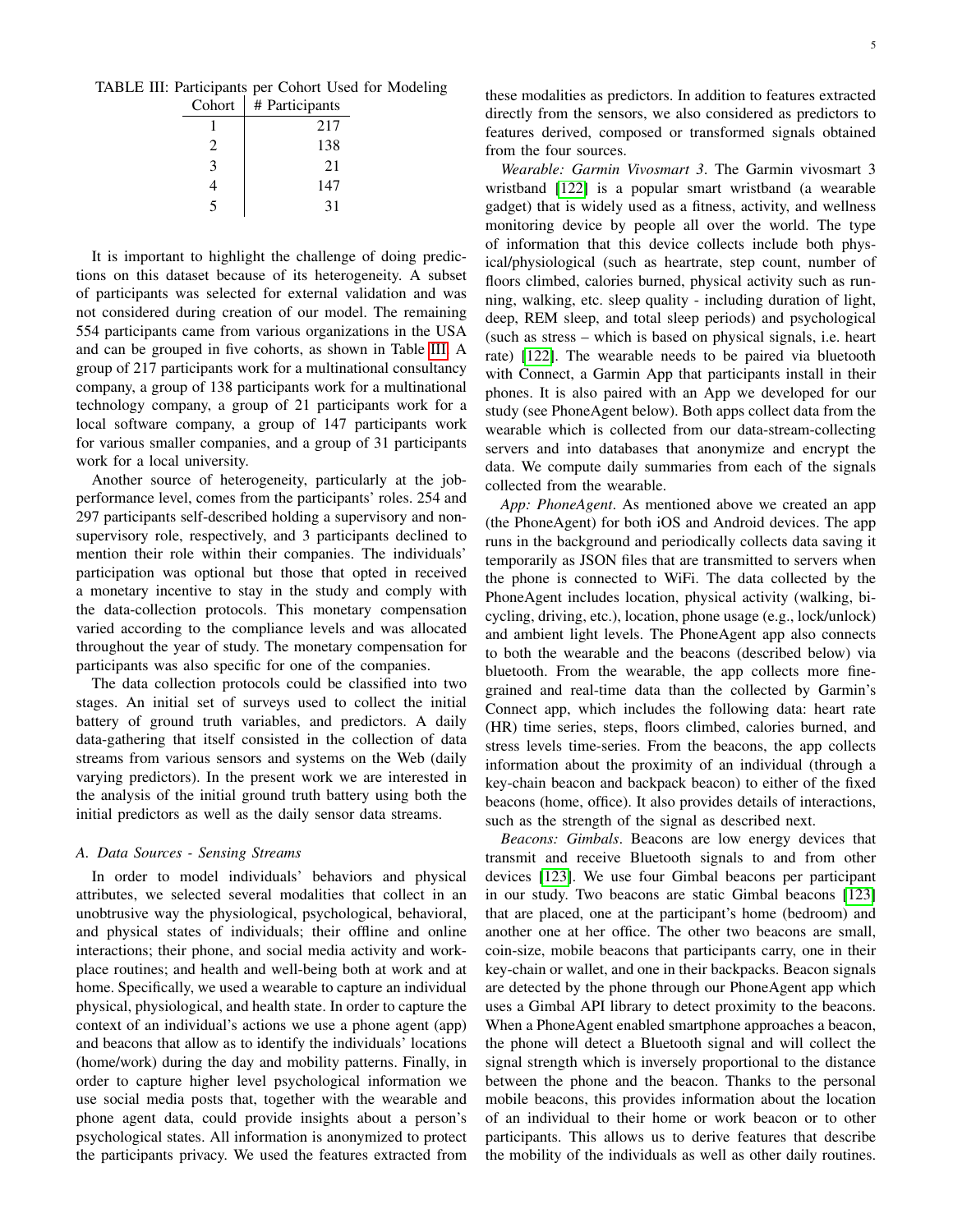<span id="page-5-0"></span>

|                            | V: Low-level Sensor-Derived Features. |        |
|----------------------------|---------------------------------------|--------|
| Source                     | Sub-Modality                          | #      |
|                            | Higher Order Network - Heart Rate     | $5*$   |
| Wearable                   | Higher Order Network - Stress         | $5^*$  |
|                            | Heart Rate                            | 28     |
|                            | Other Physical                        | 26     |
| Phone App                  | Physical Activity                     | 19     |
|                            | Context                               | 8      |
|                            | User State                            | 47     |
|                            | Phone Usage                           | 56     |
|                            | Regularity                            | 580    |
|                            | <b>Work Activities</b>                | 16     |
| Beacon                     | Other                                 |        |
|                            | Home Activities                       | 5      |
| Social Media               |                                       | $200*$ |
| $=$ post PC $\overline{A}$ |                                       |        |

All these features are stored by the PhoneAgent into a server and a copy of the interactions is also saved on Gimbal servers.

*Social Media*: During the recruiting process we requested participants' access to their accounts on Facebook and LinkedIn, which was mandatory if they had accounts. As in all of the other data sources, we respect the privacy of the participants and not only anonymized their data but modified the representation so as to avoid storing raw information that may affect their privacy. For the present analysis we considered 5,075 raw features computed from the Facebook data of the participants. However, a dimensionality reduction step was applied to select only the relevant features, as detailed in Section [V-C.](#page-7-0) These raw features corresponded to a variety of categories  $-1$ ) psycholinguistic attributes [\[124\]](#page-14-22) (that captured their language usage across keywords related to affect, cognitive attributes, perception, interpersonal focus, temporal references, biological concerns, and social and personal concerns.), 2) open vocabulary n-grams (the 5,000 most frequent uni-, bi-, and tri-grams used by the participants), 3) sentiment in posts, and 4) social capital (by measuring the activity participants' conduct and the engagement that they receive on their social media posts, for example checkins to places, posting and sharing updates, uploading media, changing relationship status, hanging out with friends, etc.).

# *B. Predictors*

We use a total of 927 candidate features (filtered out later with dimensionality reduction and feature selection techniques – as detailed below) based on the sensor data from the PhoneAgent, Garmin wearable, Gimbal beacons, and social media. We use the wearable to extract additional information originated from the two time-series per participant: the heart rate, and stress measurements. We used these time series as separate components to extract features that facilitate discriminatory prediction based on signatures extracted using a higher order network (HON) approach, one HON per time series. We also used the heart rate to build an additional component for the ensemble using a special representation for the patterns in that time series. Table [IV](#page-5-0) details the number of features used per data source. For all features collected as time series we compute the daily mean, median, mode, minimum, maximum.

Examples of features collected from Garmin (through the Connect API) include stress, sleep (duration for light, deep, REM sleep) and bed time, daily step counts, daily floors climbed, physical activity (duration of light, medium, heavy activity), calories burned, stress level (in range 0-100).

Example of features collected by PhoneAgent include phone usage (number of locks and unlocks, duration of locks and unlocks, etc.) daily aggregations of physical activity such as mobility features (places visited, distance traveled, duration of sedentary state, driving, biking time, etc.) The PhoneAgent also collects fine-grained data from the wearable such as: heart rate, sleep, stress and steps. In each case of time series features we partitioned them at a daily level (which we call *epoch-0*) but also in epochs within the day: early morning (12am - 9am), day (9am - 6pm) and evening (6pm - 12am). The objective of this partition is to identify differences of behavior during the day for the times that are associated with sleep, work, and night activities.

Example of features collected through the beacons include various measurements of closeness of the static and mobile beacons. These features in their raw form do not provide direct insights about the participants' activities but in combination with the type of beacon and the duration of the beacon interactions we capture indoor daily information such as the time spent at work (total duration a participant spends at work from the first to the last sighting of the work-beacon), the time spent at desk (percentage of the time a participant spends at their desk), the number of breaks taken away from the desk that exceed periods of 5, 15 and 30 minutes (captured by gaps in work-beacon sightings).

In our study we experimented with various time resolutions to derive the summary statistics as the distributions may have non-linear relations that may not fully capture the individuals behavior. We report predictions for individuals with at least 2 weeks of data. Finally, we construct higher order network representations of people's behaviors through the heart rate and stress time series as we describe in Section [V.](#page-6-1)

The predictors are highly heterogeneous due to the multimodal nature of our dataset. This made it necessary to apply ensemble-learning strategies. Furthermore, the heterogeneity of noise in the features was not only due to the multi-modality but also due to the compliance of the participants, the quality of the data transfer, and the missing data.

# *C. Missing Data*

In addition to the heterogeneity of the data sources, the main challenge of doing prediction with our data set was due to missing values. The data sources most affected by *feature missingness*, i.e., missing values of specific predictors, were the wearable and the PhoneAgent. In particular, missingness in the later was critical as the PhoneAgent was used to collect data from the wearable and the beacons.

*PhoneAgent*. Missing data in this case was mostly due to technical issues. In particular, keeping the phone agent running is difficult across the variety of phone models and operating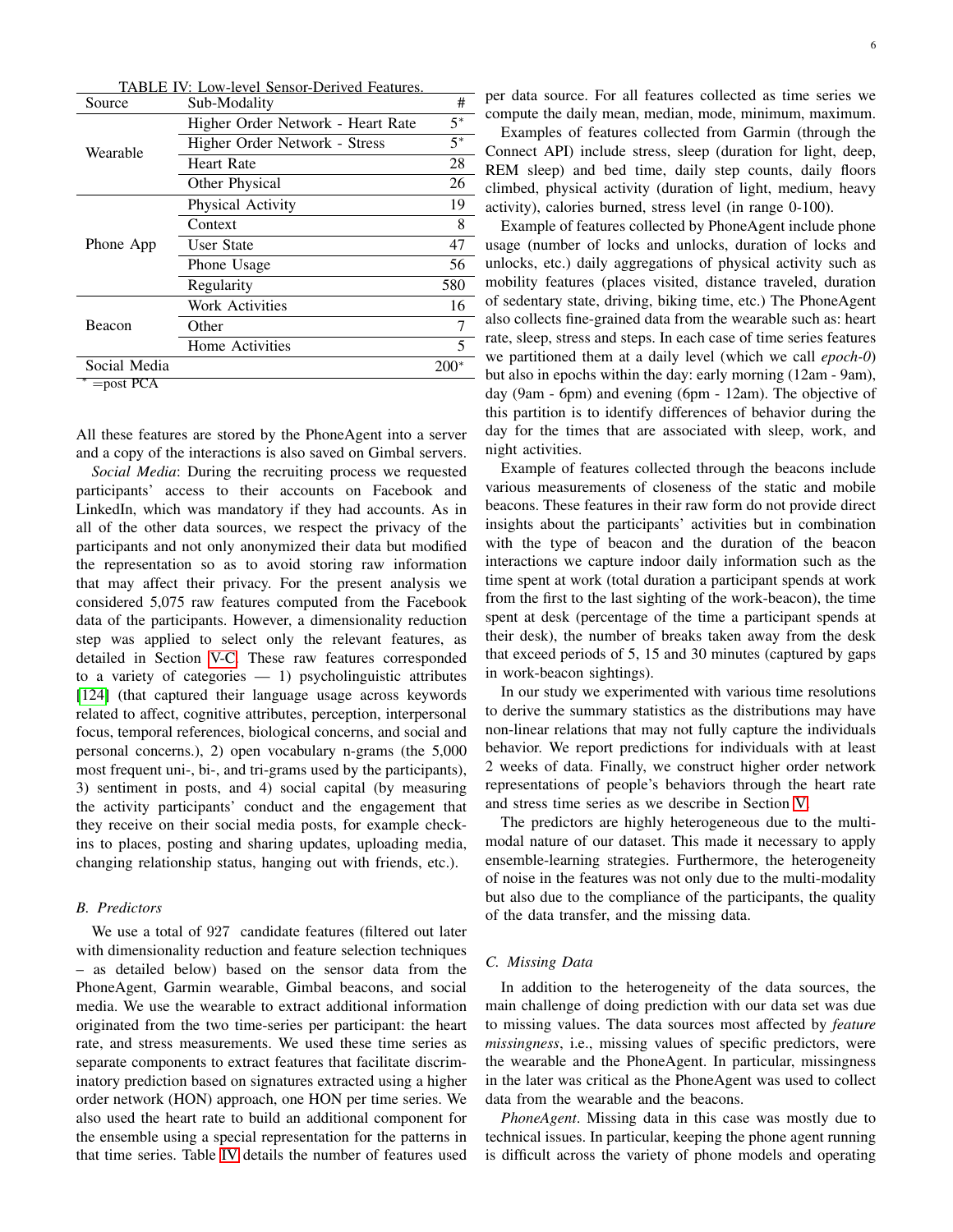system versions. Also, some adjustments were needed on the PhoneAgent because both the Garmin platform and the beacons were not recording data properly in some iOS versions.

*Wearable.* Missingness was due mostly to breakages (strap, screen), lost chargers, lost wearable itself, problems with the wearable itself (e.g., did not hold charge, did not charge at all, data did not sync, unusual report of floors climbed, inability to connect to the phone), and one participant reported an allergic reaction to the nickel in the buckle.

*Social Media*. It presented two challenges: not all individuals had Facebook accounts, and level of engagement of individuals in their online profiles was varied.

*Beacons*. Their main challenge was the wrongly placed devices, e.g., home and office beacons were swapped and some individuals worked from home. Thus, extracting meaningful features related to location was challenging.

Finally, in addition to feature missingness, a major challenge is *full-modality missingness*, i.e., participants with information missing for the entire modality, as in the case of social media, were no data was available for most participants. In such cases we resorted to group imputation tactics as detailed next.

# V. JOINT PREDICTION MODEL

<span id="page-6-1"></span>We developed an ensemble learning method for joint prediction of the physical, psychological, and job-performance variables. As we detailed in Section [IV-A,](#page-4-1) the data sources include: social media, Garmin wearable, phone agent, beacon data. Additionally, we computed heart-rate variability and used it as a separate stream and we constructed a HON based on heart rate and wearable/sensor stress measures as detailed below. Within each model, a set of candidate models are trained per ground truth variable as outlined in our model's schema in Figure [1.](#page-6-0) The components of the ensemble are supervised techniques (regression and classification) as detailed next. In order to deal with the complexity of the data as well as the missingness we consider four elements of our model: a) the ensmeble components that identify both linear and non-linear partitions and regressions, b) the pre- and post-processing that ensure generality and avoid outliers, c) the feature selection that eliminate redundant dimensions and selects relevant features, d) a higher-order representation of temporal data that extracts non-Markovian patterns (long-term temporal dependencies), e) imputations, both at the feature and modality level, f) a fusion strategy for the various modalities, and g) an algorithm to coordinate all these strategies as a model selection framework.

# <span id="page-6-2"></span>*A. Design of Components*

Our goal in designing the components was to automate the discovery of various types of variable relations and data separability for both linear and non-linear cases: linear, multicolinear, nonlinear relations. In each case we consider low and high dimensional cases. Thus, we considered the following regression methods as candidates for the components: linear regression (low-dimensional cases), linear regression with  $L_2$ norm (multi-colinearities cases), linear regression with builtin cross validation with  $L_2$ -norm (high dimensional multicolinear relations), lasso model with least angle regression



<span id="page-6-0"></span>Fig. 1. Model Diagram: We use a set of weak modality-based learners to produce a strong prediction for each variable

(high-dimensional linear cases), Bayesian ridge regression (high dimensional cases), support vector regressor (SVR) with either linear, radial basis function, or polynomial kernel (for linear and non-linear high-dimensional relations). Finally, decision trees (CART), and random forest regression were used for non-linear relations. The selection of the optimal technique and corresponding features was done using cross-validation, as detailed below, which allows to pick the best performer per ground truth variable. The best performers were then used for training and prediction. Likewise, we used classification counter-parts for linear and non-linear separability and high vs. low-dimensional problems. Specifically, we considered classification approaches for prediction including: nearestneighbors, linear support vector machine, support vector machine with radial-basis function, decision trees, and random forest. At a lower level, the feature extraction was done through various intermediate steps: transformation, mapping, dimensionality reduction, fusion of sub-datasets, and feature selection. The operations performed to build the components of the ensemble are detailed in the next sections.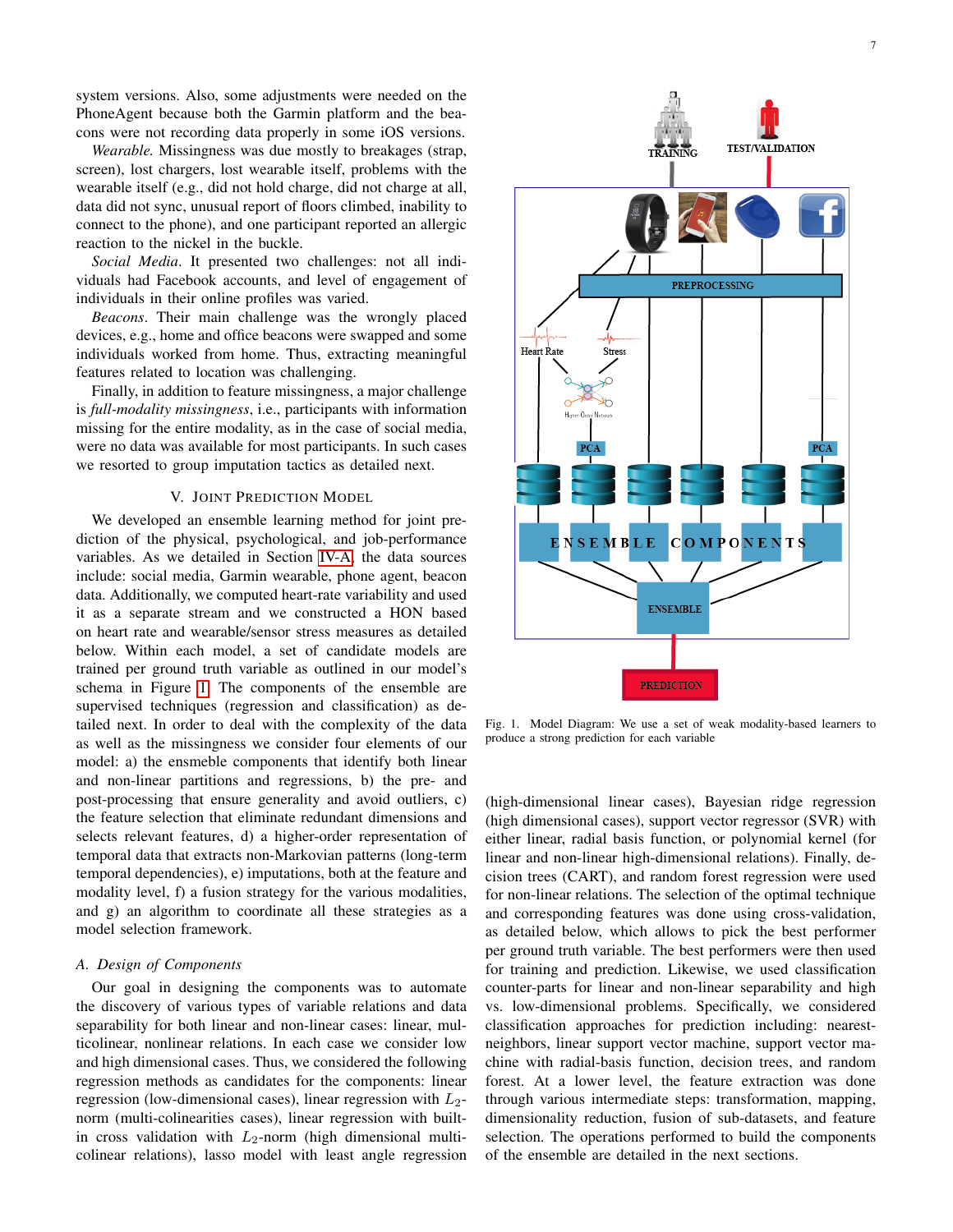# <span id="page-7-2"></span>*B. Pre- and post-processing*

*1) Cross Validation:* To guarantee generality of our models we used 5-fold cross validation for both model design and for final predictions. We considered both static and dynamic partitioning of the data. In order to maintain a homogeneous experimental setting we considered a fixed partitioning so that the models created across the experiments in the various experimental stages could be comparable. Thus, this static partition was applied across all the variables. However, we also considered dynamic partitioning when evaluating new models, feature selection algorithms, and techniques before the final comparison of performance which was done on the statically partitioned sets. Data imputations were also done using the static 5-fold partitioning by imputing data in a perfold approach. This was done to avoid overfitting due to dataleakage at this level.

*2) Outliers:* We perform an outlier analysis where out of range errors for sensing streams were analyzed for extraction issues (the most common case) resulting in integrity checks and script validation from the raw sensing streams. Examples include measurements such as sleep time on the order of 1k+ hours, negative commute times, and various other aspects. Error sources included typos in the enrollment / ingestion process, re-assigning of devices from dropped participants to newly enrolled participants, and several race / edge conditions with respect to the enrollment / ingestion process.

*3) Data Range Transformation:* We applied systematic verification to ensure the predicted values are not outside of the prescribed ground truth ranges. Code corrections have then been applied to properly bound results as well as exploring the root cause for such out of range results.

# <span id="page-7-0"></span>*C. Feature Selection*

A sequential exploration of various combinations of features to identify a set of predictive features per construct was conducted. The result was a curated subset of features. First, we introduce the social media feature selection process. It is worth noticing that raw social media data is not shared nor processed for privacy purposes. We only used reformatted features to remove personally identifiable information (PII).

The relevant social media data features were selected using principal component analysis (PCA) to identify the top 200 (latent) features for predicting the ground-truth variables – the rationale was to capture complex behaviors latent in the data, and which are not directly observable in the raw signals. These 200 PCA components were derived from a total of 5,075 raw features computed from the Facebook data of the participants. These raw features corresponded to a variety of categories psycholinguistic, n-grams, sentiment posts, and social capital, as detailed before.

The features from other sources were treated under the same selection policy to define the set of models (components). This involved five stages of selection, in addition to the feature pre-selection and social media selection. First, features were selected based on correlations per fold during cross-validation. Second, features were selected by the individual candidate models. Third, a selection was done on the overall final



<span id="page-7-1"></span>Fig. 2. Discretization, Satabilization, Regularization

training by the best model. Fourth, a subset of latent features was mapped using PCA for specific feature sets. Lastly, we ranked the models on predictive performance and chose the best model as our final model for each daily construct.

# *D. Higher Order Networks (HON) of Temporal Data*

Most real sequential data does not fulfill the Markov property [\[46\]](#page-12-21). HON's are powerful tools that allow us to overcome this challenge by representing high order dependencies. Non-Markovian patterns in date provide unique information about the problem under study. For this reason we use a HON algorithm to provide a multi-scale representation of sequential data on a per-feature basis (e.g. heart rate and sensormeasured stress). When extracting features in sequential data, conventional methods (e.g. Markov model) might lead to information loss on the state transition with the assumption that the next status only depends on the current status. To address this limitation, we utilized a HON method to make a sufficient representation by exploring higher order dependencies in sequential data. Building the HON model consists in the following steps.

First, we apply discretization to the time series. The usefulness of this approach is illustrated in Figure [2.](#page-7-1) The discretization step works as a pattern recognition technique that identifies regularities in the time series that are grouped to remove high frequency components. Since the network representation of the time series (e.g. heart rate) is not directly available, we first discretized the raw data to construct a network as shown in Figure [2.](#page-7-1) We divided time into equalsize (half hour) time slots.  $x_i$  is the state in i-th time slot, which denotes the mean value for the heart rate during the corresponding time slot.

Given the discretized heart rate data, the output is the conditional probabilities of each individual

$$
P(x_t|x_{t-n},\ldots,x_{t-1}) = \frac{I(x_{t-n},\ldots,x_{t-1},x_t)}{I(x_{t-n},\ldots,x_{t-1})}
$$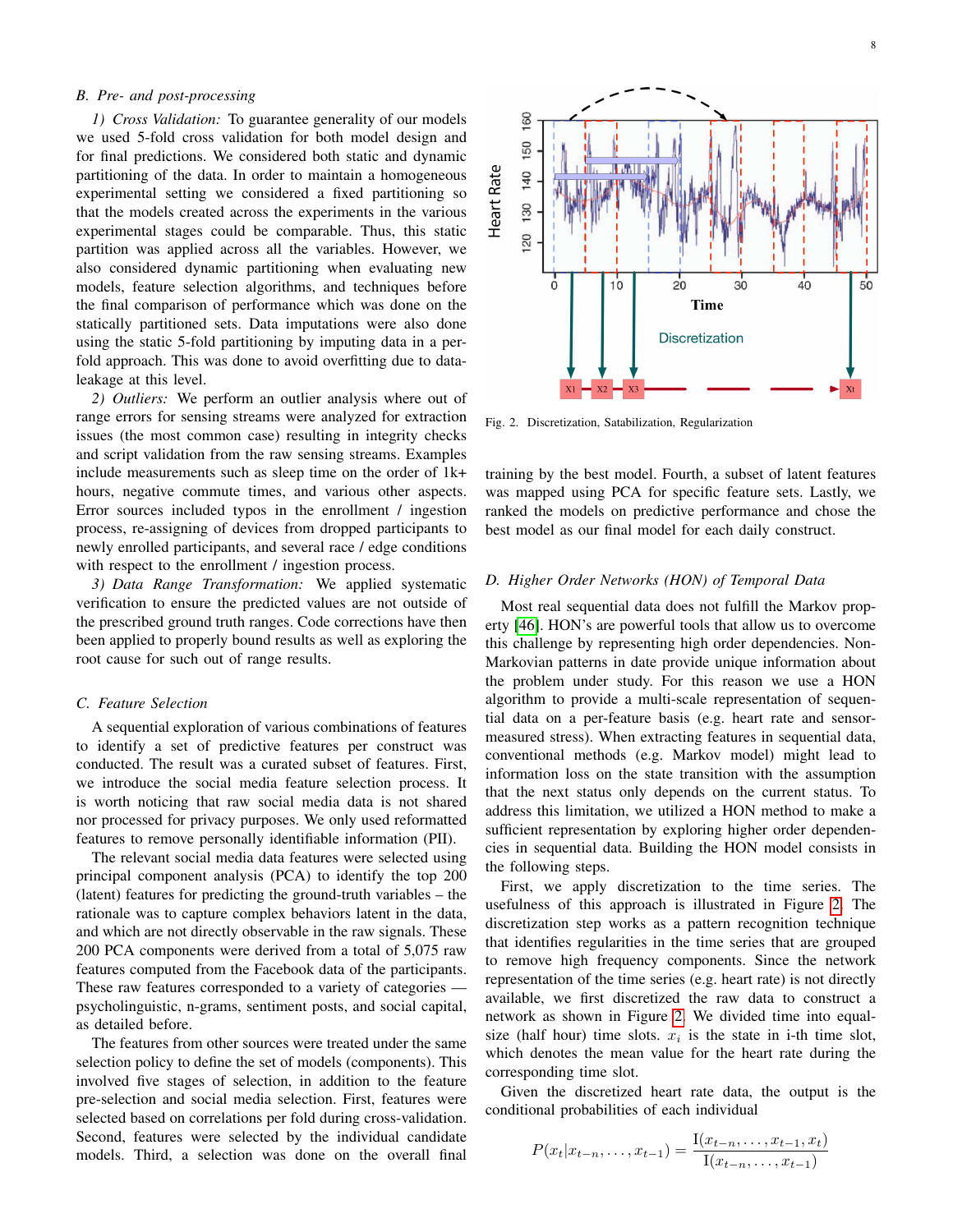

<span id="page-8-0"></span>Fig. 3. HON - Heart rate case example

where n denotes the network order,  $I(x)$  indicates the number of occurrences of x.

HON applies a low-pass filter to ternary relations among the selected patterns derived from the discretization step in Fig. [2.](#page-7-1) Take, for instance, the heart rate time-series illustrated in [3.](#page-8-0) An algorithm that only identifies first order relations could describe the probabilities of going from a heart rate of 80 bpm to 100 vs 120. On the other hand, HONs can differentiate patterns of heart rate transitions that go from 80 to 120 if the previous heart rate was 80 bpm as different than if the previous heart rate was 100 bpm. PCA was used to reduce feature dimensions to a target n component = 5 from  $727$ original features (transition probabilities).

Finally, we investigated different small orders (1-5) of HONs. The number of transition probabilities exponentially increases as the order of the network increases, which lead to a sparsity problem. In particular, most transition probabilities of each individual might be zero as the order increases. This is because, as the number of elements in a possible transition increase, the transition may not be associated to the participant.

# *E. Imputation*

For the purpose of data imputation, two approaches were used: (1) a theoretically-driven approach that attempted to fuse data across multiple sensing streams using the knowledge of subject-matter experts (ex. sleep can be fused between the wearable, smartphone, etc.) and (2) a data-driven approach that can vary across the various features (impute via the mean, impute via zeros, etc.). For the joint prediction of the physical, psychological, and job-performance variables, we also performed sensor-wide imputation. For this purpose, we considered the data from one stream and performed clustering on it. This allowed us to impute missing data in one stream from data in another based on the relationships between sensor streams. Other techniques applied include mean and median value imputation. We also performed data imputation using individual rolling means, i.e., individual mean value up to the specific moment. If there was no record at all, we filled in values using the global mean.

The level of sparsity was critical for the phone agent data at the raw data level. However, this was overcome by carefully selecting regularity-based features. Regularity features capture rhythms and routines of the various behaviors of a participant, namely the patterns within hourly phone usage, physical activity and mobility across the participant's time series. Additionally, we had to deal with sparsity for heart rate variability (HRV) when the size of the window used to compute the HRV was not adequate. Some sparsity was also due to data quality issues. Since HRV windows are calculated using Beat-to-Beat-Interval(BBI), many windows did not have a minimal number of BBI readings. This was due to inconsistencies in the data updates. HON selection also had sparsity constraints, as higher order networks provided no further information than lower order ones. Finally, this version of our software includes fusion of sensor data. Namely, we combined the features from each stream/data source and then we applied our regression models for prediction purposes.

# *F. Fusion*

For the joint prediction of the physical, psychological, and job-performance variables, we also used a feature fusion method to combine the various modalities. The features from each streams/data sources are combined and fed into our regression and classification models. The idea is to obtain not one but several moments from the distribution of features that provide a summary of each of the modalities. For the case of features that were numerical we use summary statistics: mean, median, standard deviation, minimum, maximum of the distributions. For the case of time series data we use the features extracted from HON, and from other summary statistics. For the phone-agent we considered regularity highlevel representations, as well as the imputed values that help model building at the component-of-the-ensemble level. The specific prediction models as well as the relevant features were selected by the cross validation process. For the final ensemble we consider a model selection approach as follows.

#### *G. Model Selection*

Using the elements described so far, we build the components of the ensemble learning model by combining the HON features (heart and stress), heart rate, social media, beacons, phone agent, and wearable. We do so with the following steps:

- 1) *Feature pre-selection.* We use both the sequential exploration of various combinations of features to identify a set of predictive features per construct and the social media anonymization of features described before.
- 2) *Relevance-based feature selection.* Each specific technique uses an a-priori relevance (measured by correlation) on training set (either linear or non-linear correlation).
- 3) *Model selection.* Automated machine learning methods are applied to decide the best set of features along with the best classifier/regressor per construct
- 4) *Proxy ground truth.* We considered the predicted values for audit and OCB in order to perform prediction of other values. We then use these predictions and loop back to the previous step.

Additionally, dimensionality reduction trough principal component analysis (PCA) was applied on HON construction (both stress and heart rate measures from the wearable) and on social media data. The candidate-components were described in Section [V-A.](#page-6-2) Thus, the main training, test is done as shown in Algorithm [1.](#page-9-0)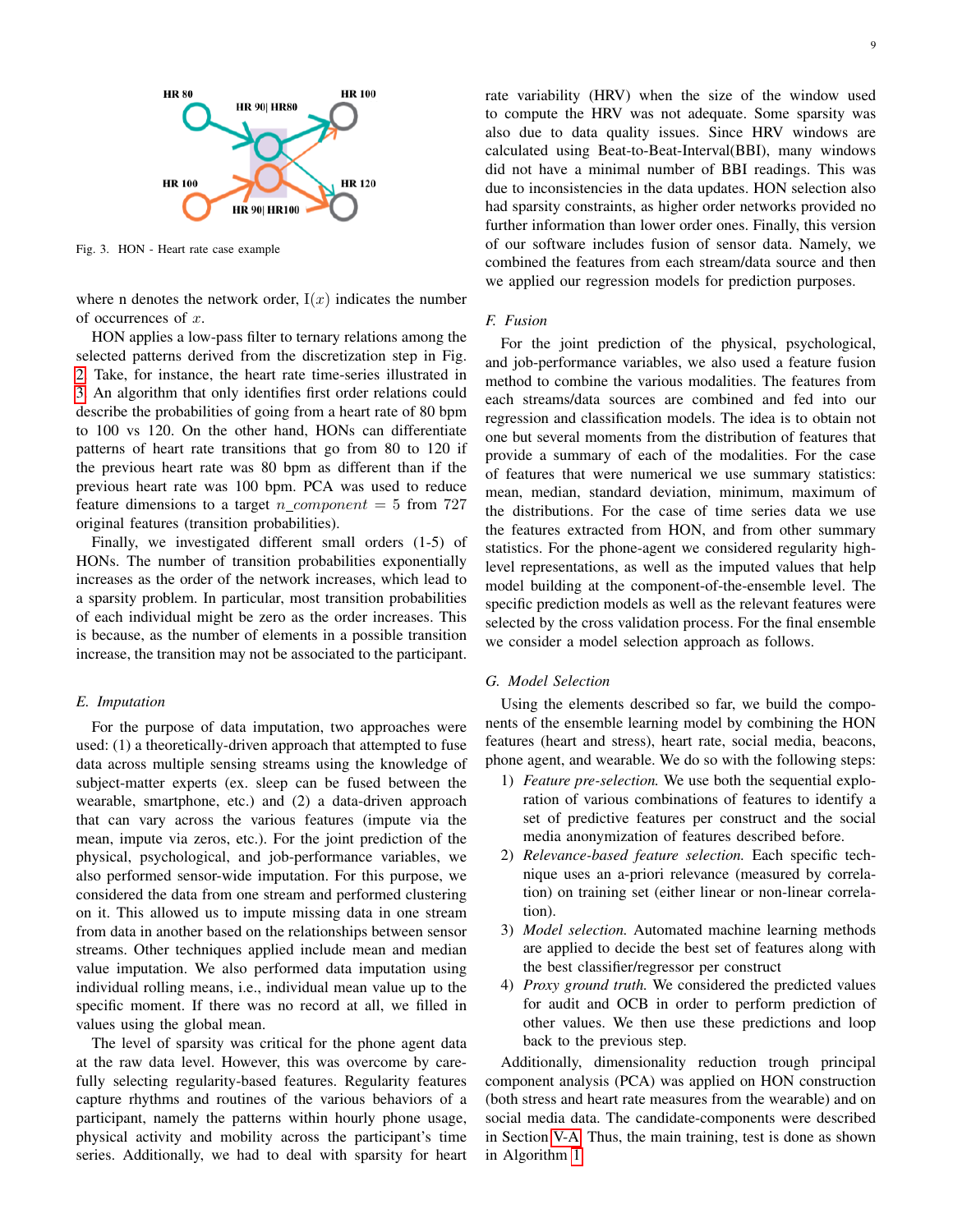# <span id="page-9-0"></span>Algorithm 1 Joint Model

# Input: Multimodal Data D

**Output: Predictions** 

- 1: Divide  $D$  in training and validation sets  $T, V$
- 2: Use T to apply feature selection (top 20 features per modality with highest correlation to the 19 ground truth variables) to select candidate features
- 3: for each ground truth variable do
- 4: for each *parameter-set* do
- 5: **for** fold  $= 1$  to 5 of T **do**
- 6: for each *candidate-component* do
- 7: Predict on current fold using candidatecomponent trained on the remaining folds
- 8: end for
- 9: end for
- 10: *SelectedComponent* ← candidate with highest score across the folds
- 11: Add *SelectedComponent* to *Ensemble*
- 12: Add the fold-wise *SelectedComponent* predictions F
- 13: end for
- 14: end for
- 15: *model*  $\leftarrow$  train the ensemble on T
- 16: Set predictions  $P \leftarrow \text{Predict}(V, \text{model})$
- 17: return  $F, P$

#### VI. EXPERIMENTS

We evaluate our approach using four sets of experiments. First, we investigate the performance of our model when compared to a baseline constructed with estimators derived from the ground truth values as detailed below. Second, we verify the bivariate criterion validity of the estimates of one subset of the ground truth variables using another subset. For this we consider ground truth features that are known to be predictors of job performance and compare the prediction using their sensor derived counterparts. Third, we verify the model reliability under 5-fold cross validation to ensure the models selected are generalizable and perform consistenly. Finally, an external team validated our results on a sub-cohort of participants whose data was totally unknown to us during model development.

# *A. Data*

Our data comes from the initial formal battery of tests applied to the participants of our longitudinal study in the USA. We considered the 12 standardized tests administered as initial ground-truth battery. These tests contain all the 19 dependent variables for prediction. The independent variables come from various data sources assigned to each participant including: a wearable (Garmin VivoSmart 3), a phone agent (an app for iPhone and Android), 4 beacons (office, home, and two portable), and social media data (Facebook and Linkedin).

#### *B. Setup*

*1) Data Selection and Feature Set:* We perform preprocessing of all the streams previous to fusion of the features as described in Section [V-B.](#page-7-2)

*2) Metrics:* We use the Kendall's  $\tau$  correlation coefficient which is a non-parametric measure of correlation based on rank statistics and, thus, assumes no specific structure of the data. Specifically, to compute  $\tau$  scores we apply the General Monotone Model (GeMM) [\[125\]](#page-14-23) to avoid any parametric assumptions about the variables under consideration.

## *C. Results*

We applied our model to estimate the 19 variables describing the health, job performance, and psychometric and wellness attributes of the participants. The independent variables used were obtained from the sensors as described before.

*1) Validation vs. Theory-Driven Baseline:* In our first set of experiments we verify that the performance of our model is comparable to theory-driven (survey-based) predictions. To create a baseline theoretical model we use the distributions of each variable and take the expected value of the training folds to estimate the values for the test fold. Table [V](#page-9-1) shows the symmetric mean absolute percentage error (SMAPE) for each of the variables and the two models. As we can see there, using sensor-based estimates (our framework) leads to estimations with smaller errors when compared with a baseline that is based on surveys. This is important to highlight as our predictions are entirely based on wearable sensor and social media data and we do not use any survey or demographic data that would otherwise facilitate identification of patterns based on personal traits. Our method shows competitive performance for job performance and psychological constructs. To verify the quality of modeling these later set of constructs, we provide evidence of the robustness of our predictions next.

<span id="page-9-1"></span>TABLE V: Performance SMAPE (%) – our framework vs. baseline

| Variable                | Sensor-Based | <b>Baseline</b> |
|-------------------------|--------------|-----------------|
| <b>IRB</b>              | 3.8          | 7.9             |
| <b>ITP</b>              | 4.6          | 9.4             |
| OCB                     | 6.8          | 14.2            |
| Interpersonal Deviance  | 18.7         | 32.9            |
| Organizational Deviance | 14.8         | 28.5            |
| Abstraction             | 6.4          | 13.4            |
| Vocabulary              | 4.2          | 8.8             |
| Extraversion            | 8.3          | 17.5            |
| Agreeableness           | 5.7          | 11.6            |
| Conscientiousness       | 6.8          | 14.2            |
| Neuroticism             | 12.6         | 26.0            |
| Openness                | 6.4          | 13.2            |
| Positive Affect         | 6.6          | 13.5            |
| Negative Affect         | 11.4         | 22.2            |
| Anxiety                 | 10.1         | 19.9            |
| Alcohol                 | 30.6         | 70.4            |
| Tobacco                 | 92.2         | 195.6           |
| Physical Activity       | 30.8         | 68.9            |
| Sleep                   | 13.4         | 27.3            |

*2) Job Performance - Improvement Assessment Over Participant-Oriented Baseline:* In this experiment we evaluate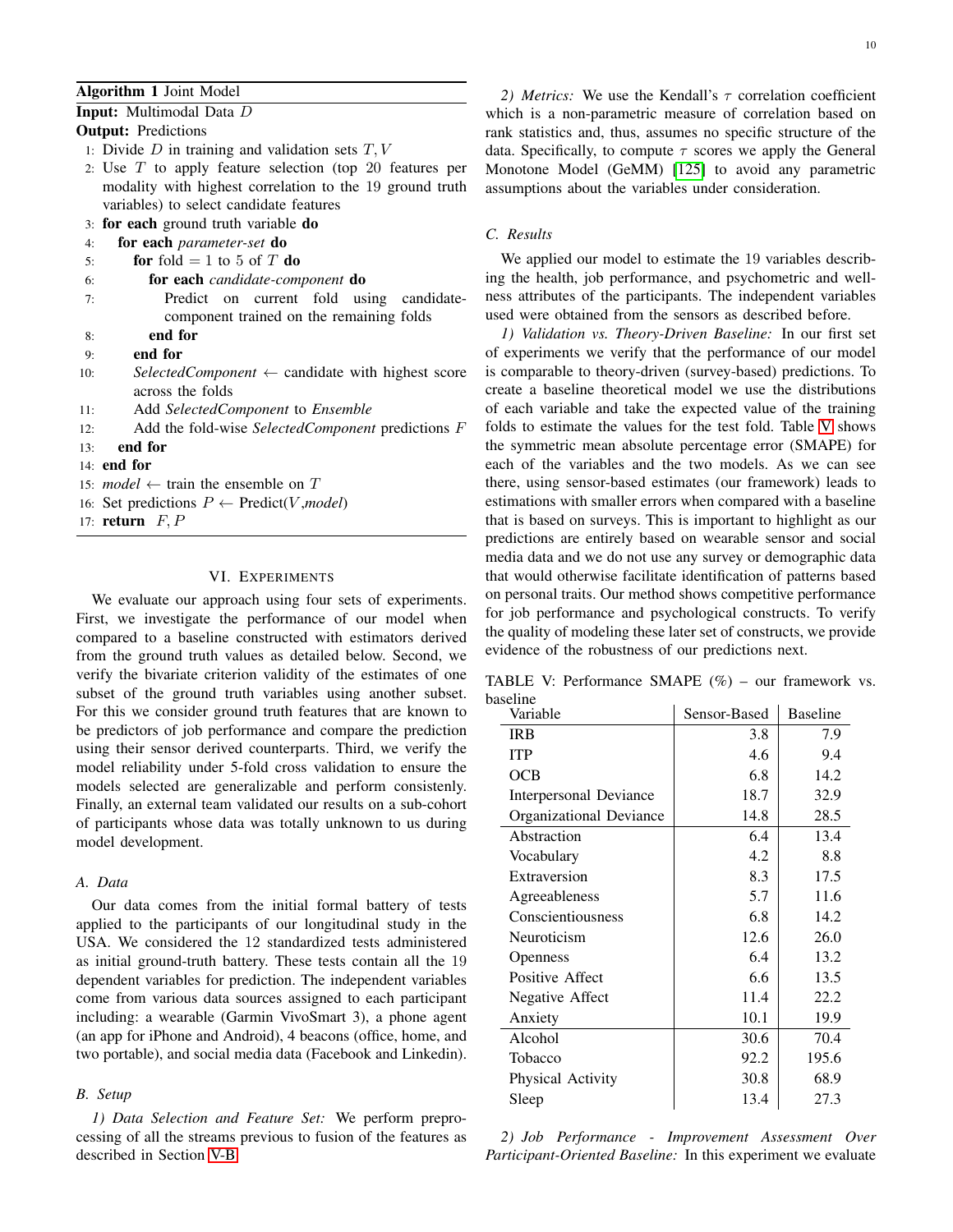<span id="page-10-0"></span>TABLE VI: Incremental Criterion Validity. Comparison of job performance sensor based vs. theoretically-driven baseline – expected performance: Kendall's  $\tau$ . Better performance is bolded

| Variable                | Theory-Based | Sensor-Based |
|-------------------------|--------------|--------------|
| <b>IRB</b>              | 0.277        | 0.298        |
| <b>ITP</b>              | 0.287        | 0.297        |
| <b>OCB</b>              | 0.170        | 0.219        |
| Interpersonal Deviance  | 0.218        | 0.238        |
| Organizational Deviance | 0.332        | 0.346        |

the interplay of psychological and job-performance variables. The objective of this analysis is to identify the validity of the predictions from a psychological and sociological theoretical point of view. Thus, we compare the  $\tau$  score accounted for by sensor-derived estimates, beyond what is accounted for by known predictors of job performance: personality ( [\[14\]](#page-12-35), [\[15\]](#page-12-36), [\[17\]](#page-12-37), [\[18\]](#page-12-5), [\[35\]](#page-12-26), [\[58\]](#page-13-0)) and cognitive ability [\[57\]](#page-12-33), [\[126\]](#page-14-24). This baseline is then compared with the estimation of job performance using our framework which is a sensor derived estimate. To asses the relevance of our estimations we considered the  $\tau$ -score of each job performance variable when predicted with the baseline and when predicted with the sensor-dervied estimates. Table [VI](#page-10-0) shows the expected  $\tau$ -score for both the theoretical baseline and our framework. As we can see there, our sensor-based model performs, in expectation, better for all the variables. However, in order to fully validate this result we also performed a comparative analysis of the full set of predictions under a k-fold cross validation regime. Then we build the distribution of differences of estimations based on our model minus the estimations based on theory. The mode of the distributions of all the job performance variables lie in the region  $\Delta_{\tau} > 0$  where  $\Delta_{\tau}$  is the difference of  $\tau$  scores. This means that the performance of our model is better than the theory-based estimation for the bast majority of cases.

*3) Discriminant Validity:* We examined correlations between constructs and their predictions. The discriminant validity is shown in Table [VIII.](#page-15-0) The objective was to verify whether our model sufficiently discriminated the constructs which is signaled by low inter-correlations among constructs and the predictions of other constructs (main diagonal = -). As shown in Table [VIII,](#page-15-0) the model has good discriminant validity with correlations in the range  $[-0.21, 0.2]$ .

*4) Model Reliability:* We verified the model reliability. Figure [4](#page-10-1) shows the distribution of  $\tau$  scores for each of the variables estimated. We build this posterior by running a 5 fold cross validation and thus, all the values obtained are created from independently build models. As we can see in the figure, and in agreement with previous results, the variables for which our framework performs the best are physical variables, followed by job performance and psychological constructs. Overall, the framework we propose provides consistent results across the various variables of interest, where the best performances are achieved for physical constructs and wellness being the variables. Tobacco use, and job performance are the most challenging constructs to predict. This shows our framework consistently jointly infers the health, job performance,



<span id="page-10-1"></span>Fig. 4. Model Reliability: Kendall's  $\tau$  confidence interval of the socio-psychophysiological variable predictions

and psychometric information and wellness of individuals.

*5) External Validation – Totally Unknown Cohort:* We provided an external evaluation team with a pipeline and data to corroborate our results on a sub-cohort of participants whose data was totally unknown to us during model development. This validation was administer by MITRE Corporation. This independent evaluation lead to results consistent with what we report in Figure [4.](#page-10-1) The independent evaluation was performed on variables other than job performance and can be seen in Table [VII.](#page-11-3) MITRE's evaluation show  $\tau$  scores in the same range than the obtained in our experiments Fig. [4,](#page-10-1) is that variables such as agreeableness, neuroticism, openness, affect (particularly negative affect), and tobacco consumption are the hardest variables to predict. However, despite this challenge, a couple of these variables (openness, possitive affect), have a mean  $\tau$  performance greater than 0.14.

#### VII. DISCUSSION

In our experiments we verified the applicability of our method for jointly modeling job performance, psychometric variables, and well-being. The experiments suggest ours is a stable model with non-trivial predictive performance that is better than construct-based alternative baselines. The performance of our technique is better for physical variables of well-being such as alcohol consumption, sleep, and physical activity. The performance is also competitive for psychological and job performance variables. We verified the significance of these sensor-based predictions when compared with a participant-oriented baseline to predict job performance variables. All job variable predictions with the linear-mixed model based on our estimates produce better  $\tau$ -scores than the linearmixed model created with the survey estimates. Thus our framework has better bivariate criterion validity.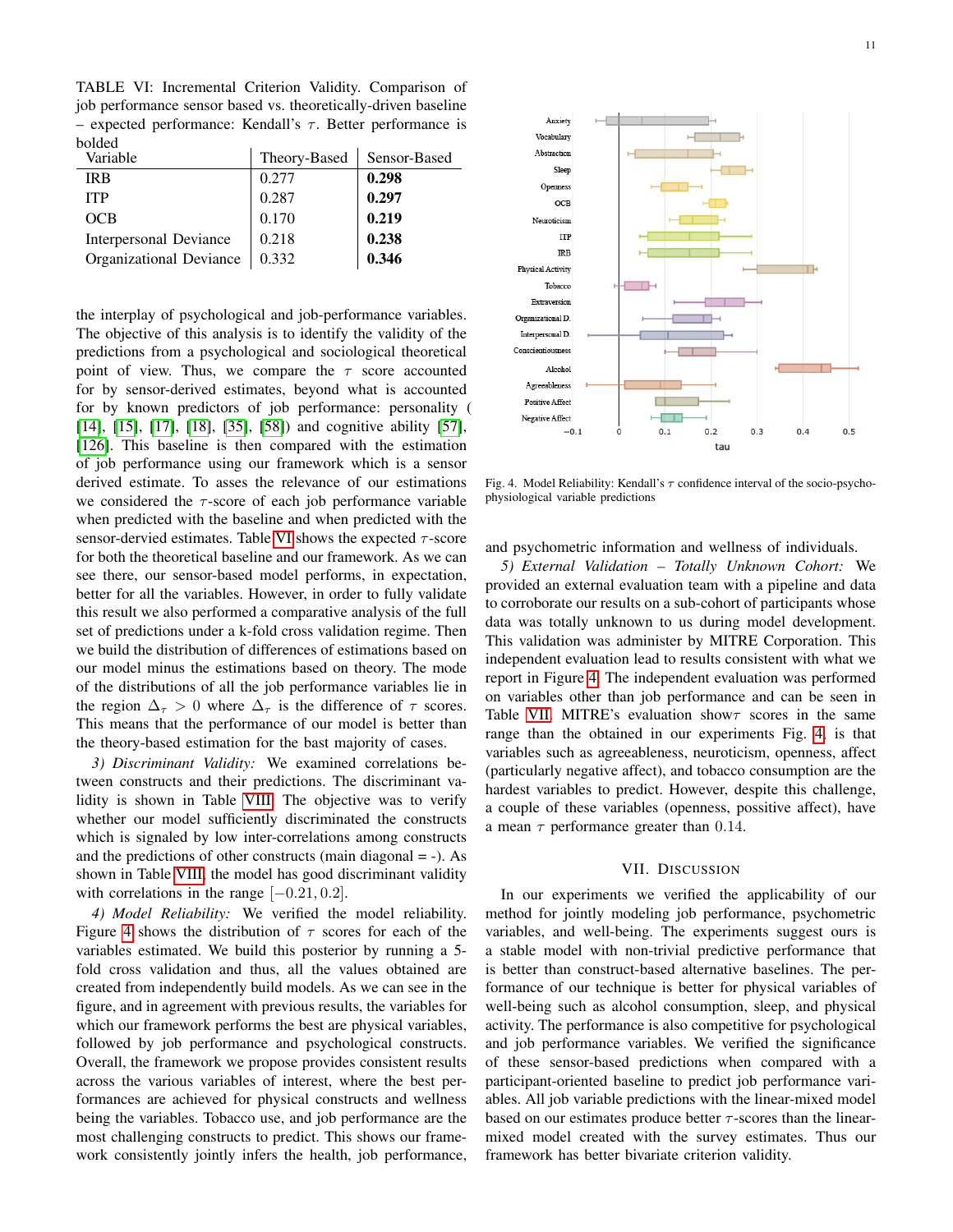<span id="page-11-3"></span>

| <b>TABLE VII: External Validation</b> |         |       |         |  |  |  |  |  |  |
|---------------------------------------|---------|-------|---------|--|--|--|--|--|--|
| Variable                              | Min     | Max   | Mean    |  |  |  |  |  |  |
| Vocabulary                            | 0.00    | 0.26  | 0.10    |  |  |  |  |  |  |
| Abstraction                           | 0.00    | 0.27  | 0.11    |  |  |  |  |  |  |
| Extraversion                          | 0.02    | 0.36  | 0.19    |  |  |  |  |  |  |
| Agreeableness                         | $-0.09$ | 0.22  | 0.07    |  |  |  |  |  |  |
| Conscientiousness                     | 0.05    | 0.31  | 0.15    |  |  |  |  |  |  |
| Neuroticism                           | $-0.19$ | 0.18  | 0.00    |  |  |  |  |  |  |
| Openness                              | $-0.11$ | 0.305 | 0.14    |  |  |  |  |  |  |
| Positive Affect                       | $-0.07$ | 0.32  | 0.16    |  |  |  |  |  |  |
| Negative Affect                       | $-0.16$ | 0.18  | 0.01    |  |  |  |  |  |  |
| Anxiety                               | 0.00    | 0.31  | 0.14    |  |  |  |  |  |  |
| Alcohol                               | 0.22    | 0.49  | 0.37    |  |  |  |  |  |  |
| Tobacco                               | $-0.13$ | 0.00  | $-0.04$ |  |  |  |  |  |  |
| Physical Activity                     | 0.20    | 0.52  | 0.37    |  |  |  |  |  |  |
| Sleep                                 | 0.03    | 0.35  | 0.20    |  |  |  |  |  |  |

The discriminant validity analysis show that our framework indeed sufficiently identifies the various constructs with small absolute values for the correlations [-0.21,0.2]. The reliability analysis shows that the model is reliable as a reflection of the prediction performance. Roughly speaking, physical variables are the most reliably sensed and estimated, followed by psychological and job performance constructs. The most challenging variables in terms of reliability are anxiety, tobacco consumption, interpersonal deviance, and agreeableness. The lower limit for the performance ranges can be explained from the difficulty of modeling social constructs in general and human performance in particular [\[24\]](#page-12-10). These reliability results were verified externally.

It is important to highlight that our work provides a realistic assessment of the performance of prediction algorithms. This was done by respecting the nature of the data. We did not curate nor select data objects for optimal performance. Instead we worked with the original full dataset which included individuals with both full and partial set of features and modalities. Finally, the first week or two add noise (low/irregular compliance) yet our models performance is stable despite the missingness. Our model provides a simpler alternative for dealing with missingness without the use of complex likelihood-based or similar techniques (e.g., [\[27\]](#page-12-13), [\[28\]](#page-12-14)) that are otherwise necessary for predictive purposes.

#### VIII. CONCLUSIONS

Currently, assessing workplace performance, psychological, and physical characteristics of individuals relies either on existing full traditional questionnaires or on subjective evaluations. Furthermore, predictive techniques work on a subset of variables and work only on subsets of highly curated data and focus on only a few variables without a global overview of an individual. In this paper, we present the first modeling framework and benchmark that leverages sensor data from multimodal sources to jointly predict psychological, physical and physiological, and job-performance constructs. We use traditional social and psychological questionnaires to create the ground truth variables that guide the estimation of parameters of our model. We use objective mobile and personal sensing data from social media, phones, wearable and beacons as predictors and offer new insights into behavioral patterns that distinguish the various variables. We present results from an year-long study of 757 information workers collected over a period ranging from 15 days to 60 days. We created a global ensemble learning algorithm that takes advantage of various data mining techniques and feature extraction approaches to achieve this goal. Our results indicate that our modeling framework allows for a prediction performance above baselines. Despite the wealth of sources and features we use, predicting job performance and psychological constructs is a harder task than predicting physical wellness (alcohol consumption, sleep, etc.). Our work shows a realistic assessment of machine learning applied to this joint prediction task. This can also provide benefits for mitigating bias [\[127\]](#page-14-25). Our contribution is three-fold. First, we have gathered and identified strategies for integrating highly heterogeneous data without curation, and thus, maintaining the data integrity. Second, we analyzed the different challenges in it with a systematic feature mining approach. Third, we created a benchmark for predictive tasks by leveraging the identified challenges of the real noisy or incomplete multi-modal highdimensional data to create a comprehensive prediction and assessment of wellness: physical, psychological, and workplace well-being characteristics of individuals. Our work can be used towards the creation of more objective measures of job performance, and as a realistic and sound baseline for analysis, respectively.

#### ACKNOWLEDGEMENT

This research is based upon work supported in part by the Office of the Director of National Intelligence (ODNI), Intelligence Advanced Research Projects Activity (IARPA), via IARPA Contract No. 201717042800007. The views and conclusions contained herein are those of the authors and should not be interpreted as necessarily representing the official policies, either expressed or implied, of ODNI, IARPA, or the U.S. Government. The U.S. Government is authorized to reproduce and distribute reprints for governmental purposes notwithstanding any copyright annotation therein.

#### **REFERENCES**

- <span id="page-11-0"></span>[1] A. Abbas *et al.*, "Personalized healthcare cloud services for disease risk assessment and wellness management using social media," *Pervasive and Mobile Computing*, vol. 28, pp. 81–99, 2016.
- [2] R. Z. Goetzel *et al.*, "Do workplace health promotion (wellness) programs work?" *Journal of Occupational and Environmental Medicine*, vol. 56, no. 9, pp. 927–934, 2014.
- <span id="page-11-1"></span>[3] S. G. Aldana *et al.*, "Financial impact of a comprehensive multisite workplace health promotion program," *Preventive medicine*, vol. 40, no. 2, pp. 131–137, 2005.
- <span id="page-11-2"></span>[4] X. Yang *et al.*, "Relationship between quality of life and occupational stress among teachers," *Public health*, vol. 123, no. 11, pp. 750–755, 2009.
- [5] A. Sano, P. Johns, and M. Czerwinski, "Designing opportune stress intervention delivery timing using multi-modal data," in *2017 Seventh International Conference on Affective Computing and Intelligent Interaction (ACII)*. IEEE, 2017, pp. 346–353.
- [6] J. M. Smyth *et al.*, "Everyday stress response targets in the science of behavior change," *Behaviour research and therapy*, vol. 101, pp. 20–29, 2018.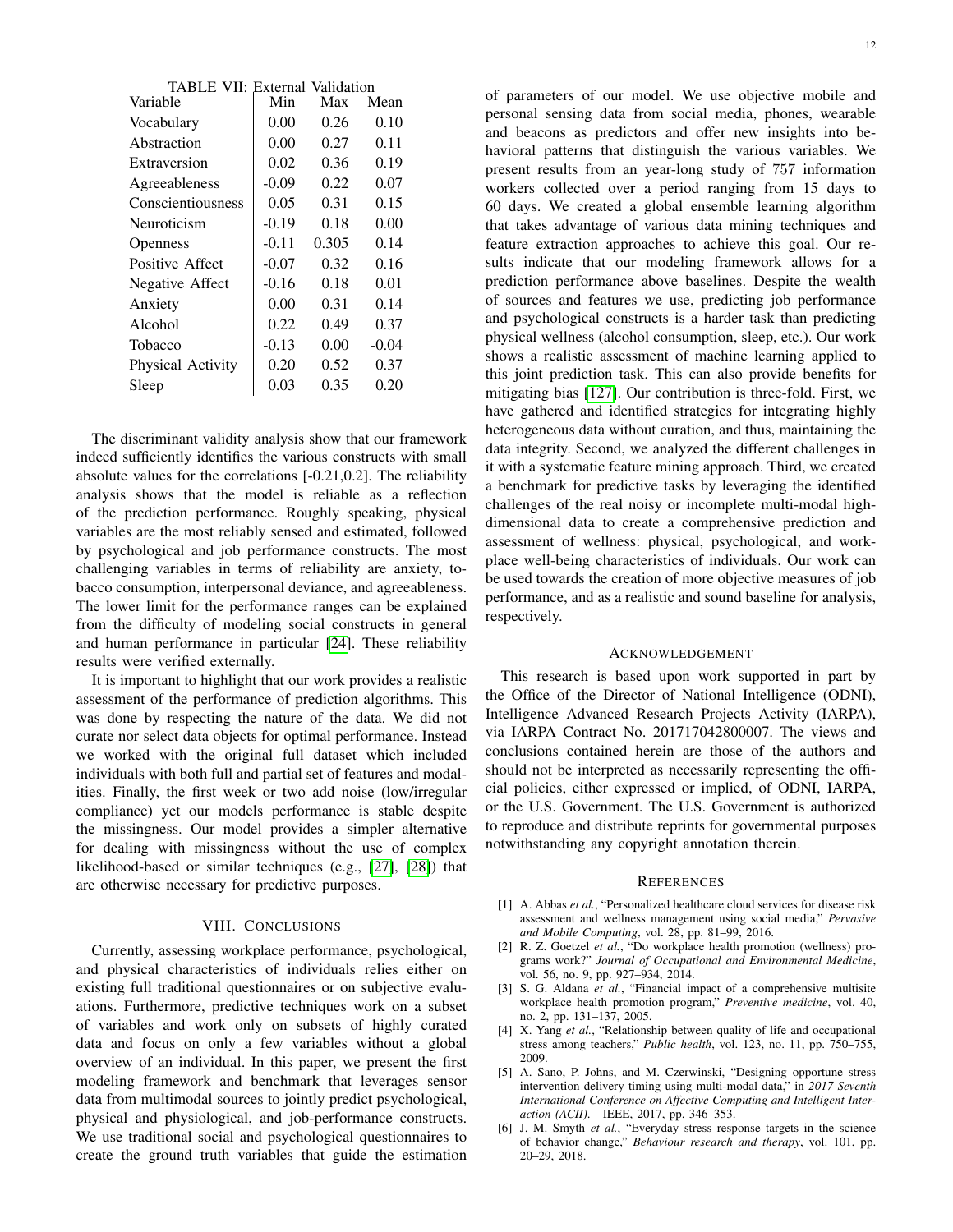- <span id="page-12-0"></span>[7] M. Quante et al., "Seasonal and weather variation of sleep and physical activity in 12–14-year-old children," *Behavioral sleep medicine*, vol. 17, no. 4, pp. 398–410, 2019.
- <span id="page-12-1"></span>[8] B. Goldacre and J. Gray, "Opentrials: towards a collaborative open database of all available information on all clinical trials," *Trials*, vol. 17, no. 1, p. 164, 2016.
- <span id="page-12-2"></span>[9] N. V. Chawla and D. A. Davis, "Bringing big data to personalized healthcare: A patient-centered framework," *Journal of General Internal Medicine*, vol. 28, no. 3, pp. 660–665, Sep 2013.
- <span id="page-12-3"></span>[10] J. Andreu-Perez et al., "From wearable sensors to smart implantstoward pervasive and personalized healthcare," *IEEE Transactions on Biomedical Engineering*, vol. 62, no. 12, pp. 2750–2762, 2015.
- <span id="page-12-4"></span>[11] T. A. Wright and R. Cropanzano, "Psychological well-being and job satisfaction as predictors of job performance." *Journal of occupational health psychology*, vol. 5, no. 1, p. 84, 2000.
- <span id="page-12-43"></span>[12] D. S. Chiaburu *et al.*, "The five-factor model of personality traits and organizational citizenship behaviors: A meta-analysis." *Journal of Applied Psychology*, vol. 96, no. 6, p. 1140, 2011.
- <span id="page-12-46"></span>[13] D. Kamdar and L. Van Dyne, "The joint effects of personality and workplace social exchange relationships in predicting task performance and citizenship performance." *Journal of applied psychology*, vol. 92, no. 5, p. 1286, 2007.
- <span id="page-12-35"></span>[14] M. R. Barrick and M. K. Mount, "The big five personality dimensions and job performance: a meta-analysis," *Personnel psychology*, vol. 44, no. 1, pp. 1–26, 1991.
- <span id="page-12-36"></span>[15] M. R. Barrick, M. K. Mount, and T. A. Judge, "Personality and performance at the beginning of the new millennium: What do we know and where do we go next?" *International Journal of Selection and assessment*, vol. 9, no. 1-2, pp. 9–30, 2001.
- <span id="page-12-45"></span>[16] H. J. Eysenck, *A model for intelligence*. Springer Science & Business Media, 2012.
- <span id="page-12-37"></span>[17] J. F. Salgado, "The five factor model of personality and job performance in the european community." *Journal of Applied psychology*, vol. 82, no. 1, p. 30, 1997.
- <span id="page-12-5"></span>[18] R. P. Tett, D. N. Jackson, and M. Rothstein, "Personality measures as predictors of job performance: a meta-analytic review," *Personnel psychology*, vol. 44, no. 4, pp. 703–742, 1991.
- <span id="page-12-6"></span>[19] NSF. (2019) Future of work at the human-technology frontier: Advancing cognitive and physical capabilities.
- [20] McKinsey Global Institute. (2017) A future that works: Automation, employment, and productivity.
- <span id="page-12-7"></span>[21] H. Schneider et al., "Empowerment in hci-a survey and framework," in *Proceedings of the 2018 CHI Conference on Human Factors in Computing Systems*. ACM, 2018, p. 244.
- <span id="page-12-8"></span>[22] F. Schaule *et al.*, "Employing consumer wearables to detect office workers' cognitive load for interruption management," *Proceedings of the ACM on Interactive, Mobile, Wearable and Ubiquitous Technologies*, vol. 2, no. 1, p. 32, 2018.
- <span id="page-12-9"></span>[23] D. O. Olguin, P. A. Gloor, and A. S. Pentland, "Capturing individual and group behavior with wearable sensors," in *Proceedings of the 2009 aaai spring symposium on human behavior modeling, SSS*, vol. 9, 2009.
- <span id="page-12-10"></span>[24] M. J. Salganik *et al.*, "Measuring the predictability of life outcomes with a scientific mass collaboration," *Proceedings of the National Academy of Sciences*, 2020.
- <span id="page-12-11"></span>[25] T. A. Judge and C. P. Zapata, "The person–situation debate revisited: Effect of situation strength and trait activation on the validity of the big five personality traits in predicting job performance," *Academy of Management Journal*, vol. 58, no. 4, pp. 1149–1179, 2015.
- <span id="page-12-12"></span>[26] C. Viswesvaran and D. S. Ones, "Perspectives on models of job performance," *International Journal of Selection and Assessment*, vol. 8, no. 4, pp. 216–226, 2000.
- <span id="page-12-13"></span>[27] C. H. Mallinckrodt et al., "Assessing and interpreting treatment effects in longitudinal clinical trials with missing data," *Biological psychiatry*, vol. 53, no. 8, pp. 754–760, 2003.
- <span id="page-12-14"></span>[28] G. Molenberghs et al., "Analyzing incomplete longitudinal clinical trial data." *Biostatistics (Oxford, England)*, vol. 5, no. 3, pp. 445–64, 2004.
- <span id="page-12-15"></span>[29] S. M. Mattingly *et al.*, "The tesserae project: Large-scale, longitudinal, in situ, multimodal sensing of information workers," in *Extended Abstracts of the 2019 CHI Conference on Human Factors in Computing Systems*. ACM, 2019, p. CS11.
- <span id="page-12-16"></span>[30] A. Madan et al., "Social sensing: obesity, unhealthy eating and exercise in face-to-face networks," in *Wireless Health 2010*. ACM, 2010, pp. 104–110.
- [31] N. J. Yuan et al., "We know how you live: exploring the spectrum of urban lifestyles," in *Proceedings of the first ACM conference on Online social networks*. ACM, 2013, pp. 3–14.
- <span id="page-12-20"></span>[32] F. Calabrese *et al.*, "Understanding individual mobility patterns from urban sensing data: A mobile phone trace example," *Transportation research part C: emerging technologies*, vol. 26, pp. 301–313, 2013.
- <span id="page-12-17"></span>[33] B. Mariani *et al.*, "On-shoe wearable sensors for gait and turning assessment of patients with parkinson's disease," *IEEE Transactions on Biomedical Engineering*, vol. 60, no. 1, pp. 155–158, Jan 2013.
- <span id="page-12-18"></span>[34] L. J. Williams and S. E. Anderson, "Job satisfaction and organizational commitment as predictors of organizational citizenship and in-role behaviors," *Journal of management*, vol. 17, no. 3, pp. 601–617, 1991.
- <span id="page-12-26"></span>[35] M. A. Griffin, A. Neal, and S. K. Parker, "A new model of work role performance: Positive behavior in uncertain and interdependent contexts," *Academy of management journal*, vol. 50, no. 2, pp. 327– 347, 2007.
- <span id="page-12-27"></span>[36] S. Fox *et al.*, "The deviant citizen: Measuring potential positive relations between counterproductive work behaviour and organizational citizenship behaviour," *Journal of Occupational and Organizational Psychology*, vol. 85, no. 1, pp. 199–220, 2012.
- <span id="page-12-29"></span>[37] R. J. Bennett and S. L. Robinson, "Development of a measure of workplace deviance." *Journal of applied psychology*, vol. 85, no. 3, p. 349, 2000.
- <span id="page-12-30"></span>[38] W. C. Shipley *et al.*, *Shipley-2 Manual*, Western Psychological Services, Los Angeles, CA, 2009.
- <span id="page-12-34"></span>[39] C. J. Soto and O. P. John, "The next big five inventory (bfi-2): Developing and assessing a hierarchical model with 15 facets to enhance bandwidth, fidelity, and predictive power." *Journal of personality and social psychology*, vol. 113, no. 1, p. 117, 2017.
- <span id="page-12-38"></span>[40] D. Watson and L. A. Clark, "The panas-x: Manual for the positive and negative affect schedule-expanded form," 1999.
- <span id="page-12-39"></span>[41] C. D. Spielberger *et al.*, "Assessment of anger: The state-trait anger scale," *Advances in Personality Assessment.*, 1983.
- <span id="page-12-40"></span>[42] J. B. Saunders *et al.*, "Development of the alcohol use disorders identification test (audit): Who collaborative project on early detection of persons with harmful alcohol consumption-ii," *Addiction*, vol. 88, no. 6, pp. 791–804, 1993.
- <span id="page-12-41"></span>[43] K. M. Palipudi *et al.*, "Methodology of the global adult tobacco survey2008-2010," *Global health promotion*, vol. 23, no. 2\_suppl, pp. 3–23, 2016.
- <span id="page-12-42"></span>[44] C. L. Craig et al., "International physical activity questionnaire: 12country reliability and validity," *Medicine & science in sports & exercise*, vol. 35, no. 8, pp. 1381–1395, 2003.
- <span id="page-12-19"></span>[45] D. J. Buysse *et al.*, "The pittsburgh sleep quality index: a new instrument for psychiatric practice and research," *Psychiatry research*, vol. 28, no. 2, pp. 193–213, 1989.
- <span id="page-12-21"></span>[46] J. Xu, T. L. Wickramarathne, and N. V. Chawla, "Representing higherorder dependencies in networks," *Science Advances*, vol. 2, no. 5, 2016.
- <span id="page-12-22"></span>[47] M. Rotundo and P. R. Sackett, "The relative importance of task, citizenship, and counterproductive performance to global ratings of job performance: A policy-capturing approach." *Journal of applied psychology*, vol. 87, no. 1, p. 66, 2002.
- [48] W. C. Borman and S. Motowidlo, "Expanding the criterion domain to include elements of contextual performance," *Personnel Selection in Organizations; San Francisco: Jossey-Bass*, p. 71, 1993.
- [49] J. M. Cortina and J. N. Luchman, "Personnel selection and employee performance," *Handbook of Psychology, Second Edition*, vol. 12, 2012.
- <span id="page-12-23"></span>[50] R. s. Dalal *et al.*, "A within-person approach to work behavior and performance: Concurrent and lagged citizenship-counterproductivity associations, and dynamic relationships with affect and overall job performance," *Academy of Management Journal*, vol. 52, no. 5, pp. 1051–1066, 2009.
- <span id="page-12-24"></span>[51] S. J. Motowidlo and H. J. Kell, "Job performance," *Handbook of Psychology, Second Edition*, vol. 12, 2012.
- <span id="page-12-44"></span>[52] J. P. Campbell, "Modeling the performance prediction problem in industrial and organizational psychology." 1990.
- <span id="page-12-25"></span>[53] J. P. Campbell and B. M. Wiernik, "The modeling and assessment of work performance," 2015.
- <span id="page-12-28"></span>[54] P. R. Sackett, "The structure of counterproductive work behaviors: Dimensionality and relationships with facets of job performance," *International journal of selection and assessment*, vol. 10, no. 1-2, pp. 5–11, 2002.
- <span id="page-12-31"></span>[55] R. B. Cattell, *Intelligence: Its structure, growth and action*. Elsevier, 1987, vol. 35.
- <span id="page-12-32"></span>[56] W. J. Schneider and K. S. McGrew, "The cattell-horn-carroll model of intelligence." 2012.
- <span id="page-12-33"></span>[57] F. L. Schmidt and J. Hunter, "General mental ability in the world of work: occupational attainment and job performance." *Journal of personality and social psychology*, vol. 86, no. 1, p. 162, 2004.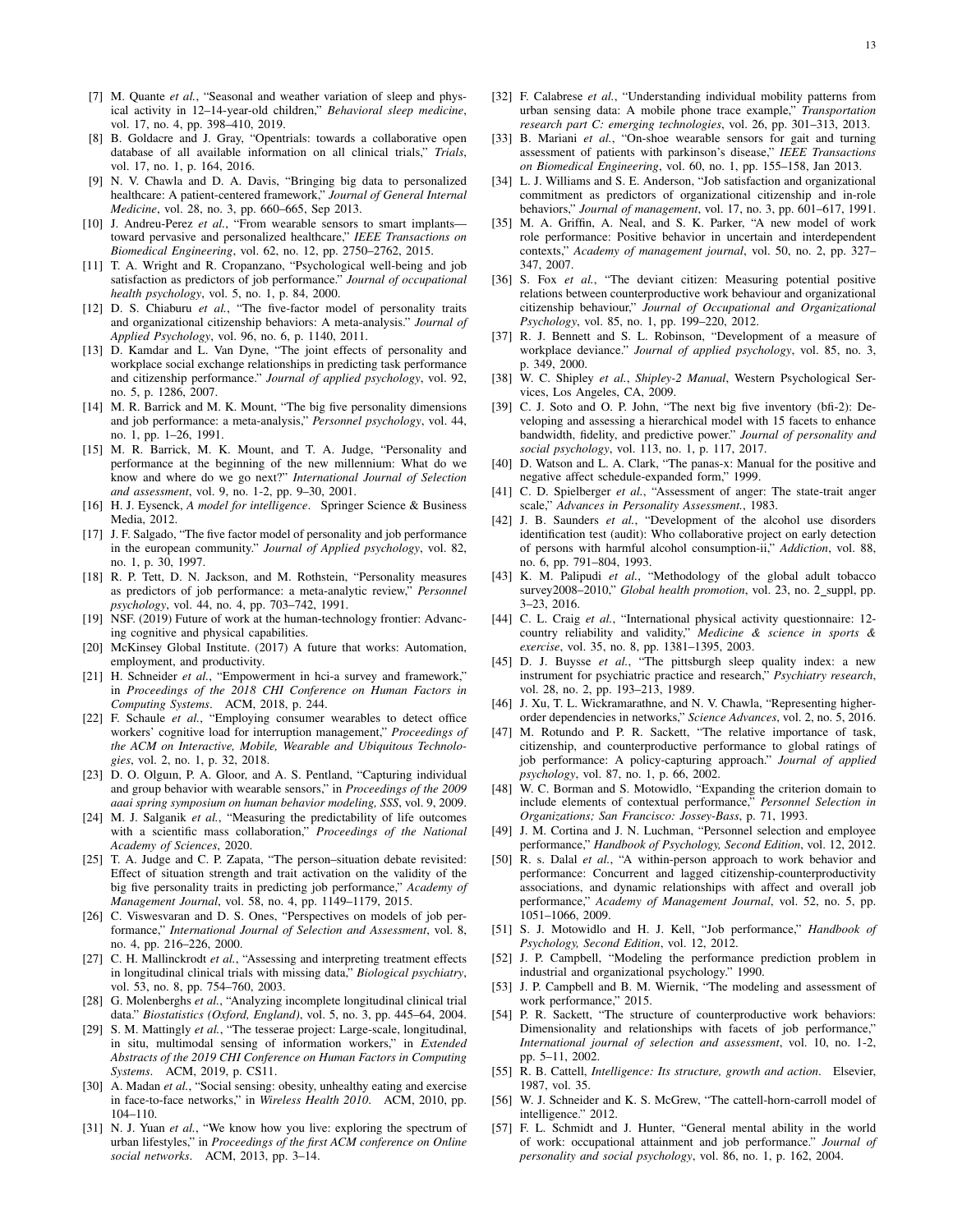- <span id="page-13-0"></span>[58] G. Anderson and C. Viswesvaran, "An update of the validity of personality scales in personnel selection: A meta-analysis of studies published after 1992," in *13th Annual Conference of the Society of Industrial and Organizational Psychology, Dallas*, 1998.
- [59] D. Bartram, "The great eight competencies: a criterion-centric approach to validation." *Journal of applied psychology*, vol. 90, no. 6, p. 1185, 2005.
- <span id="page-13-1"></span>[60] G. J. Feist, "A meta-analysis of personality in scientific and artistic creativity," *Personality and social psychology review*, vol. 2, no. 4, pp. 290–309, 1998.
- <span id="page-13-2"></span>[61] P. Y. Chen and P. E. Spector, "Relationships of work stressors with aggression, withdrawal, theft and substance use: An exploratory study," *Journal of occupational and organizational psychology*, vol. 65, no. 3, pp. 177–184, 1992.
- [62] L. M. Penney and P. E. Spector, "Job stress, incivility, and counterproductive work behavior (cwb): The moderating role of negative affectivity," *Journal of Organizational Behavior: The International Journal of Industrial, Occupational and Organizational Psychology and Behavior*, vol. 26, no. 7, pp. 777–796, 2005.
- [63] S. Fox, P. E. Spector, and D. Miles, "Counterproductive work behavior (cwb) in response to job stressors and organizational justice: Some mediator and moderator tests for autonomy and emotions," *Journal of vocational behavior*, vol. 59, no. 3, pp. 291–309, 2001.
- <span id="page-13-3"></span>[64] S. Fox and P. E. Spector, "A model of work frustration–aggression," *Journal of organizational behavior*, vol. 20, no. 6, pp. 915–931, 1999.
- <span id="page-13-4"></span>[65] A. Mackinnon *et al.*, "A short form of the positive and negative affect schedule: Evaluation of factorial validity and invariance across demographic variables in a community sample," *Personality and Individual differences*, vol. 27, no. 3, pp. 405–416, 1999.
- <span id="page-13-5"></span>[66] J. Mullahy and J. Sindelar, "Effects of alcohol on labor market success: Income, earnings, labor supply, and occupation," *Alcohol Research*, vol. 16, no. 2, p. 134, 1992.
- [67] D. M. Podolsky and D. Richards, "Investigating the role of substance abuse in occupational injuries," *Alcohol Health Res World*, vol. 9, no. 4, pp. 42–5, 1985.
- [68] P. R. Giancola and H. B. Moss, "Executive cognitive functioning in alcohol use disorders," in *Recent developments in alcoholism*. Springer, 1998, pp. 227–251.
- [69] M. Galanter, *Recent Developments in Alcoholism: Volume 14: The Consequences of Alcoholism-Medical, Neuropsychiatric, Economic, Cross-Cultural*. Springer Science & Business Media, 1998, vol. 14.
- [70] A. M. Hussong *et al.*, "Specifying the relations between affect and heavy alcohol use among young adults." *Journal of abnormal psychology*, vol. 110, no. 3, p. 449, 2001.
- <span id="page-13-6"></span>[71] S. V. Paunonen, "Big five factors of personality and replicated predictions of behavior." *Journal of personality and social psychology*, vol. 84, no. 2, p. 411, 2003.
- <span id="page-13-7"></span>[72] M. J. Bohn, T. F. Babor, and H. R. Kranzler, "The alcohol use disorders identification test (audit): validation of a screening instrument for use in medical settings." *Journal of studies on alcohol*, vol. 56, no. 4, pp. 423–432, 1995.
- [73] M. Piccinelli *et al.*, "Efficacy of the alcohol use disorders identification test as a screening tool for hazardous alcohol intake and related disorders in primary care: a validity study," *Bmj*, vol. 314, no. 7078, p. 420, 1997.
- <span id="page-13-8"></span>[74] R. J. Volk *et al.*, "The alcohol use disorders identification test (audit) as a screen for at-risk drinking in primary care patients of different racial/ethnic backgrounds," *Addiction*, vol. 92, no. 2, pp. 197–206, 1997.
- <span id="page-13-9"></span>[75] N. P. Pronk *et al.*, "The association between work performance and physical activity, cardiorespiratory fitness, and obesity," *Journal of Occupational and Environmental Medicine*, vol. 46, no. 1, pp. 19–25, 2004.
- [76] J. J. Ratey and J. E. Loehr, "The positive impact of physical activity on cognition during adulthood: a review of underlying mechanisms, evidence and recommendations," *Reviews in the Neurosciences*, vol. 22, no. 2, pp. 171–185, 2011.
- [77] S. Toker and M. Biron, "Job burnout and depression: unraveling their temporal relationship and considering the role of physical activity." *Journal of Applied Psychology*, vol. 97, no. 3, p. 699, 2012.
- <span id="page-13-10"></span>[78] P. Salmon, "Effects of physical exercise on anxiety, depression, and sensitivity to stress: a unifying theory," *Clinical psychology review*, vol. 21, no. 1, pp. 33–61, 2001.
- <span id="page-13-11"></span>[79] M. R. Rosekind et al., "The cost of poor sleep: workplace productivity loss and associated costs," *Journal of Occupational and Environmental Medicine*, vol. 52, no. 1, pp. 91–98, 2010.
- <span id="page-13-12"></span>[80] L. Barber, M. J. Grawitch, and D. C. Munz, "Are better sleepers more engaged workers? a self-regulatory approach to sleep hygiene and work engagement," *Stress and Health*, vol. 29, no. 4, pp. 307–316, 2013.
- <span id="page-13-13"></span>[81] C. M. Barnes, "Working in our sleep: Sleep and self-regulation in organizations," *Organizational Psychology Review*, vol. 2, no. 3, pp. 234–257, 2012.
- <span id="page-13-14"></span>[82] A. C. Parrott, "Does cigarette smoking cause stress?" *American Psychologist*, vol. 54, no. 10, p. 817, 1999.
- [83] R. R. McCrae, P. T. Costa Jr, and R. Bossé, "Anxiety, extraversion and smoking," *British Journal of Social and Clinical Psychology*, vol. 17, no. 3, pp. 269–273, 1978.
- [84] N. Cherry and K. Kiernan, "Personality scores and smoking behaviour. a longitudinal study." *Journal of Epidemiology & Community Health*, vol. 30, no. 2, pp. 123–131, 1976.
- [85] J. D. Kassel, L. R. Stroud, and C. A. Paronis, "Smoking, stress, and negative affect: correlation, causation, and context across stages of smoking." *Psychological bulletin*, vol. 129, no. 2, p. 270, 2003.
- <span id="page-13-15"></span>[86] F. F. Ikard, D. E. Green, and D. Horn, "A scale to differentiate between types of smoking as related to the management of affect," *International Journal of the Addictions*, vol. 4, no. 4, pp. 649–659, 1969.
- <span id="page-13-16"></span>[87] M. T. Halpern et al., "Impact of smoking status on workplace absenteeism and productivity," *Tobacco control*, vol. 10, no. 3, pp. 233–238, 2001.
- <span id="page-13-20"></span>[88] S. Mirjafari *et al.*, "Differentiating higher and lower job performers in the workplace using mobile sensing," *Proceedings of the ACM on Interactive, Mobile, Wearable and Ubiquitous Technologies*, vol. 3, no. 2, p. 37, 2019.
- <span id="page-13-21"></span>[89] D. M. Higgins *et al.*, "Prefrontal cognitive ability, intelligence, big five personality, and the prediction of advanced academic and workplace performance." *Journal of personality and social psychology*, vol. 93, no. 2, p. 298, 2007.
- <span id="page-13-29"></span>[90] T. W. Ng and D. C. Feldman, "The relationship of age to ten dimensions of job performance." *Journal of applied psychology*, vol. 93, no. 2, p. 392, 2008.
- <span id="page-13-22"></span>[91] F. L. Schmidt, "A general theoretical integrative model of individual differences in interests, abilities, personality traits, and academic and occupational achievement: A commentary on four recent articles," *Perspectives on Psychological Science*, vol. 9, no. 2, pp. 211–218, 2014.
- <span id="page-13-19"></span>[92] J. Tamez-Pena *et al.*, "Ensemble of svm, random-forest and the bswims method to predict and describe structural associations with fluid intelligence scores from t1-weighed mri," in *Challenge in Adolescent Brain Cognitive Development Neurocognitive Prediction*. Springer, 2019, pp. 47–56.
- <span id="page-13-18"></span>[93] T. P. Alloway and R. G. Alloway, "The impact of engagement with social networking sites (snss) on cognitive skills," *Computers in Human Behavior*, vol. 28, no. 5, pp. 1748–1754, 2012.
- <span id="page-13-17"></span>[94] J. Moutafi, A. Furnham, and L. Paltiel, "Can personality factors predict intelligence?" *Personality and Individual Differences*, vol. 38, no. 5, pp. 1021–1033, 2005.
- <span id="page-13-23"></span>[95] S. Bai, T. Zhu, and L. Cheng, "Big-five personality prediction based on user behaviors at social network sites," *arXiv preprint arXiv:1204.4809*, 2012.
- [96] M. Skowron *et al.*, "Fusing social media cues: personality prediction from twitter and instagram," in *Proceedings of the 25th international conference companion on world wide web*. International World Wide Web Conferences Steering Committee, 2016, pp. 107–108.
- <span id="page-13-28"></span>[97] J. Shen, O. Brdiczka, and J. Liu, "Understanding email writers: Personality prediction from email messages," in *International Conference on User Modeling, Adaptation, and Personalization*. Springer, 2013, pp. 318–330.
- <span id="page-13-24"></span>[98] M. K. Abadi *et al.*, "Inference of personality traits and affect schedule by analysis of spontaneous reactions to affective videos," in *2015 11th IEEE International Conference and Workshops on Automatic Face and Gesture Recognition (FG)*, vol. 1. IEEE, 2015, pp. 1–8.
- <span id="page-13-25"></span>[99] P. E. Tetlock and J. I. Kim, "Accountability and judgment processes in a personality prediction task." *Journal of personality and social psychology*, vol. 52, no. 4, p. 700, 1987.
- <span id="page-13-26"></span>[100] J. A. Healey, "Wearable and automotive systems for affect recognition from physiology," Ph.D. dissertation, Massachusetts Institute of Technology, 2000.
- <span id="page-13-27"></span>[101] A. Ghandeharioun et al., "Objective assessment of depressive symptoms with machine learning and wearable sensors data," in *2017 Seventh International Conference on Affective Computing and Intelligent Interaction (ACII)*. IEEE, 2017, pp. 325–332.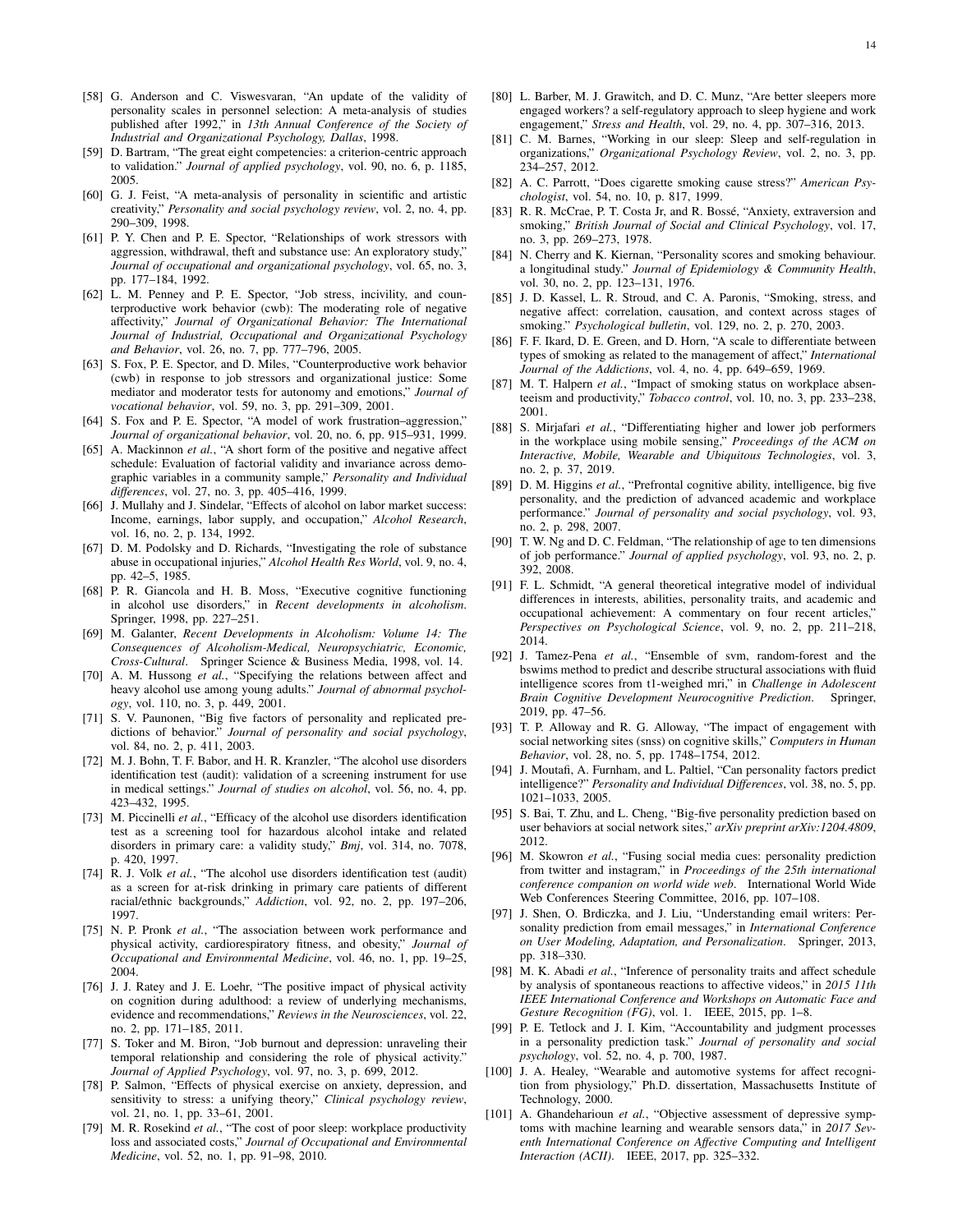- <span id="page-14-16"></span>[102] C. Liu et al., "Online affect detection and robot behavior adaptation for intervention of children with autism," *IEEE transactions on robotics* , vol. 24, no. 4, pp. 883–896, 2008.
- <span id="page-14-0"></span>[103] S. Tuarob et al., "How are you feeling?: A personalized methodology for predicting mental states from temporally observable physical and behavioral information," *Journal of biomedical informatics*, vol. 68, pp. 1–19, 2017.
- <span id="page-14-1"></span>[104] J. Fayard, "Exploring the link between conscientiousness and positive affect," Ph.D. dissertation, University of Illinois at Urbana-Champaign, 2012.
- <span id="page-14-2"></span>[105] Y. Zheng *et al.*, "Unobtrusive and multimodal wearable sensing to quantify anxiety," *IEEE Sensors Journal*, vol. 16, no. 10, pp. 3689– 3696, 2016.
- <span id="page-14-3"></span>[106] H. Liu et al., "Autonomic nervous pattern of motion interference in real-time anxiety detection," *IEEE Access*, vol. 6, pp. 69 763–69 768, 2018.
- <span id="page-14-4"></span>[107] R. S. Dalal, D. P. Bhave, and J. Fiset, "Within-person variability in job performance: A theoretical review and research agenda," *Journal of Management*, vol. 40, no. 5, pp. 1396–1436, 2014.
- <span id="page-14-5"></span>[108] C. D. Spielberger and E. C. Reheiser, "Assessment of emotions: Anxiety, anger, depression, and curiosity," *Applied Psychology: Health and Well-Being*, vol. 1, no. 3, pp. 271–302, 2009.
- <span id="page-14-6"></span>[109] W. Mumtaz *et al.*, "Automatic diagnosis of alcohol use disorder using eeg features," *Knowledge-Based Systems*, vol. 105, pp. 48–59, 2016.
- <span id="page-14-7"></span>[110] P. R. Marques and A. S. McKnight, "Field and laboratory alcohol detection with 2 types of transdermal devices," *Alcoholism: Clinical and Experimental Research*, vol. 33, no. 4, pp. 703–711, 2009.
- <span id="page-14-8"></span>[111] K. P. Lindgren *et al.*, "Self-control, implicit alcohol associations, and the (lack of) prediction of consumption in an alcohol taste test with college student heavy episodic drinkers," *PLOS ONE*, vol. 14, no. 1, pp. 1–23, 01 2019.
- <span id="page-14-9"></span>[112] M. F. Hovell et al., "Randomised controlled trial of real-time feedback and brief coaching to reduce indoor smoking," *Tobacco control*, 2019.
- <span id="page-14-10"></span>[113] S. L. Ridner, "Predicting smoking status in a college-age population," *Public Health Nursing*, vol. 22, no. 6, pp. 494–505, 2005.
- <span id="page-14-11"></span>[114] T. Choudhury *et al.*, "The mobile sensing platform: An embedded activity recognition system," *IEEE Pervasive Computing*, vol. 7, no. 2, pp. 32–41, 2008.
- <span id="page-14-12"></span>[115] G. Plasqui and K. R. Westerterp, "Physical activity assessment with accelerometers: an evaluation against doubly labeled water," *Obesity* , vol. 15, no. 10, pp. 2371–2379, 2007.
- <span id="page-14-13"></span>[116] D. Van Dyck et al., "The contribution of former work-related activity levels to predict physical activity and sedentary time during early retirement: Moderating role of educational level and physical functioning," *PLOS ONE*, vol. 10, no. 3, pp. 1–14, 03 2015.
- <span id="page-14-14"></span>[117] J.-K. Min *et al.*, "Toss'n'turn: smartphone as sleep and sleep quality detector," in *Proceedings of the SIGCHI conference on human factors in computing systems*. ACM, 2014, pp. 477–486.
- <span id="page-14-17"></span>[118] A. Sano *et al.*, "Prediction of happy-sad mood from daily behaviors and previous sleep history," in *2015 37th Annual International Conference of the IEEE Engineering in Medicine and Biology Society (EMBC)* . IEEE, 2015, pp. 6796–6799.
- <span id="page-14-18"></span>[119] J. Razjouyan *et al.*, "Improving sleep quality assessment using wearable sensors by including information from postural/sleep position changes and body acceleration: a comparison of chest-worn sensors, wrist actigraphy, and polysomnography," *Journal of Clinical Sleep Medicine* , vol. 13, no. 11, pp. 1301–1310, 2017.
- <span id="page-14-15"></span>[120] P. Staples *et al.*, "A comparison of passive and active estimates of sleep in a cohort with schizophrenia," *NPJ schizophrenia*, vol. 3, no. 1, p. 37, 2017.
- <span id="page-14-19"></span>[121] S. Sonnentag, J. Volmer, and A. Spychala, "Job performance," *The Sage handbook of organizational behavior*, vol. 1, pp. 427–447, 2008.
- <span id="page-14-20"></span>[122] Garmin-Ltd. (2019) Activity tracking.
- <span id="page-14-21"></span>[123] Gimbal-Inc. (2019) Gimbal beacons.
- <span id="page-14-22"></span>[124] Y. R. Tausczik and J. W. Pennebaker, "The psychological meaning of words: Liwc and computerized text analysis methods," *Journal of language and social psychology*, vol. 29, no. 1, pp. 24–54, 2010.
- <span id="page-14-23"></span>[125] M. R. Dougherty and R. P. Thomas, "Robust decision making in a nonlinear world." *Psychological review*, vol. 119, no. 2, p. 321, 2012.
- <span id="page-14-24"></span>[126] F. L. Schmidt and J. E. Hunter, "The validity and utility of selection methods in personnel psychology: Practical and theoretical implications of 85 years of research findings." *Psychological bulletin*, vol. 124, no. 2, p. 262, 1998.
- <span id="page-14-25"></span>[127] M. Raghavan *et al.*, "Mitigating bias in algorithmic hiring: Evaluating claims and practices," in *Proceedings of the 2020 Conference on Fairness, Accountability, and Transparency*, 2020, pp. 469–481.